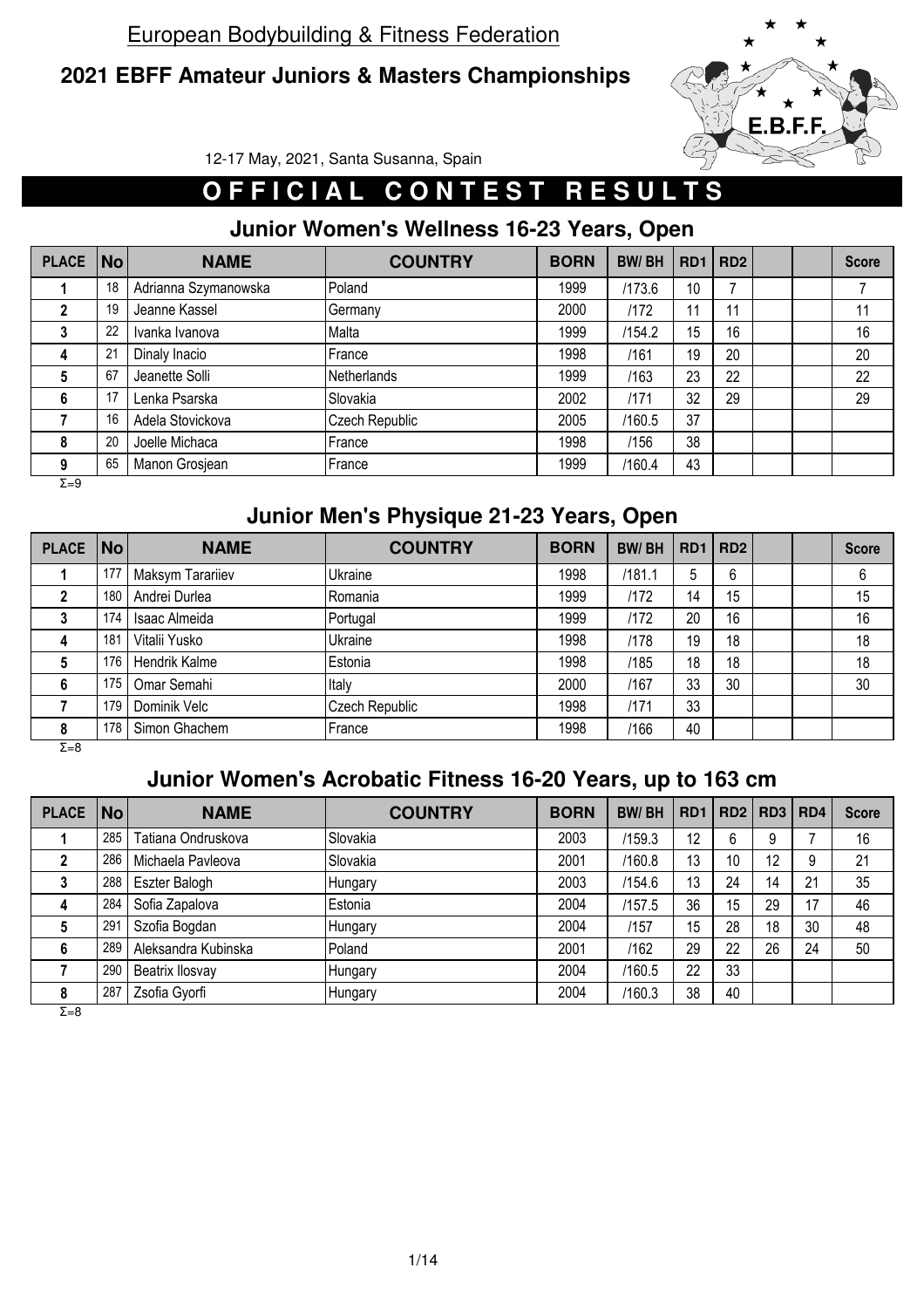#### **Junior Women's Acrobatic Fitness 16-20 Years, over 163 cm**

| <b>PLACE</b> | <b>No</b> | <b>NAME</b>          | <b>COUNTRY</b>  | <b>BORN</b> | <b>BW/BH</b> |    | RD1   RD2 |  | <b>Score</b> |
|--------------|-----------|----------------------|-----------------|-------------|--------------|----|-----------|--|--------------|
|              | 316       | Nelli Novodomska     | <b>Slovakia</b> | 2004        | /167.6       | 6  |           |  | 17           |
|              | 321       | Karin Suchomelová    | Slovakia        | 2001        | /165         | 14 |           |  | 21           |
|              | 319       | Oliwia Chamera       | Poland          | 2003        | /165         | 23 | 15        |  | 38           |
| 4            | 317       | Eszter Hajdu         | Hungary         | 2005        | /167.5       | 22 | 21        |  | 43           |
| Ð            | 315       | <b>Brigitta Kiss</b> | Hungary         | 2002        | /171.5       | 23 | 24        |  | 47           |
| 6            | 320       | Virag Vago           | Hungary         | 2002        | /165         | 20 | 27        |  | 47           |
|              | 322       | Boglarka Giczi       | Hungary         | 2005        | /164.2       | 33 | 32        |  | 65           |
| $\Sigma = 7$ |           |                      |                 |             |              |    |           |  |              |

#### **Junior Women's Acrobatic Fitness 21-23 Years, Open**

| PLACE   No   |     | <b>NAME</b>       | <b>COUNTRY</b>  | <b>BORN</b> | <b>BW/BH</b> | RD1   RD2 |    |  | <b>Score</b> |
|--------------|-----|-------------------|-----------------|-------------|--------------|-----------|----|--|--------------|
|              | 323 | Nataliia Toropova | lRussia         | 1999        | /158.4       | 8         |    |  | 13           |
|              | 325 | Kristina Juricova | <b>Slovakia</b> | 2000        | 17′          | a         |    |  | 20           |
|              | 324 | Eva García        | Spain           | 2000        | /163.2       | 15        | 14 |  | 29           |
| 4            | 318 | Viktoria Ilosvav  | Hungary         | 2000        | /164         | 20        | 20 |  | 40           |
| $\Sigma = 4$ |     |                   |                 |             |              |           |    |  |              |

## **Junior Women's Acrobatic Fitness OVERALL**

| <b>PLACE</b>  | $\vert$ No $\vert$ | <b>NAME</b>        | <b>COUNTRY</b>  | <b>BORN</b> | <b>BW/BH</b> | <b>RD1</b> | RD2 |  | <b>Score</b> |
|---------------|--------------------|--------------------|-----------------|-------------|--------------|------------|-----|--|--------------|
|               | 323                | Nataliia Toropova  | lRussia         | 1999        | '158.4'      |            | 10  |  | 15           |
|               | 285                | Tatiana Ondruskova | <b>Slovakia</b> | 2003        | /159.3       | 10         | 10  |  | 20           |
|               | 316                | Nelli Novodomska   | Slovakia        | 2004        | /167.6       | 15         | 10  |  | 25           |
| $\sim$ $\sim$ |                    |                    |                 |             |              |            |     |  |              |

 $\overline{Σ=3}$ 

## **Junior Women's Artistic Fitness 16-20 Years, Open**

| <b>PLACE</b> | No  | <b>NAME</b>         | <b>COUNTRY</b> | <b>BORN</b> | <b>BW/BH</b> | RD <sub>1</sub> | RD2 |  | <b>Score</b> |
|--------------|-----|---------------------|----------------|-------------|--------------|-----------------|-----|--|--------------|
|              | 305 | Paulina Melusova    | Slovakia       | 2005        | /157.5       | 14              | 11  |  | 25           |
|              | 301 | Barbora Hajducíkova | Slovakia       | 2004        | /163         | 16              | 14  |  | 30           |
|              | 304 | Nela Wojcik         | Poland         | 2004        | /177.5       | 25              | 13  |  | 38           |
| 4            | 307 | Daniela Civanova    | Slovakia       | 2005        | /165         | 20              | 19  |  | 39           |
|              | 306 | Csenge Toth         | Hungary        | 2004        | /165         | 26              | 17  |  | 43           |
|              | 303 | Fanni Gyorffy       | Hungary        | 2003        | /156.8       | 13              | 32  |  | 45           |
|              | 302 | <b>Tunde Vegh</b>   | Hungary        | 2005        | /163.6       | 28              | 30  |  | 58           |

 $\overline{Σ=7}$ 

### **Junior Women's Artistic Fitness 21-23 Years, Open**

| PLACE   No |     | <b>NAME</b>       | <b>COUNTRY</b> | <b>BORN</b> | <b>BW/BH</b> |    | RD1   RD2 |  | <b>Score</b> |
|------------|-----|-------------------|----------------|-------------|--------------|----|-----------|--|--------------|
|            | 313 | Eevi Seikkula     | Finland        | 2000        | /166         | 13 |           |  | 21           |
|            | 309 | Vanesa Belova     | Latvia         | 2000        | /169.5       |    | 16        |  | 25           |
|            | 311 | Alina Frolova     | Russia         | 1998        | /167.9       | 17 |           |  | 26           |
| 4          | 312 | Yulija Komenotrus | Poland         | 1999        | /161.5       | 16 | 16        |  | 32           |
|            | 310 | Nikoleta Hricova  | Czech Republic | 1998        | /172         | 22 | 24        |  | 46           |

 $\overline{Σ=5}$ 

### **Junior Women's Artistic Fitness OVERALL**

| <b>PLACE</b> | <b>No</b> | <b>NAME</b>      | <b>COUNTRY</b> | <b>BORN</b> | <b>BW/BH</b> | R <sub>D</sub> 1 | RD <sub>2</sub> |  | <b>Score</b> |
|--------------|-----------|------------------|----------------|-------------|--------------|------------------|-----------------|--|--------------|
|              | 313       | Eevi Seikkula    | Finland        | 2000        | 166          |                  |                 |  | 10           |
|              | 305       | Paulina Melusova | Slovakia       | 2005        | '157.5       | ៱៱<br>١U         | 10<br>ν         |  | 20           |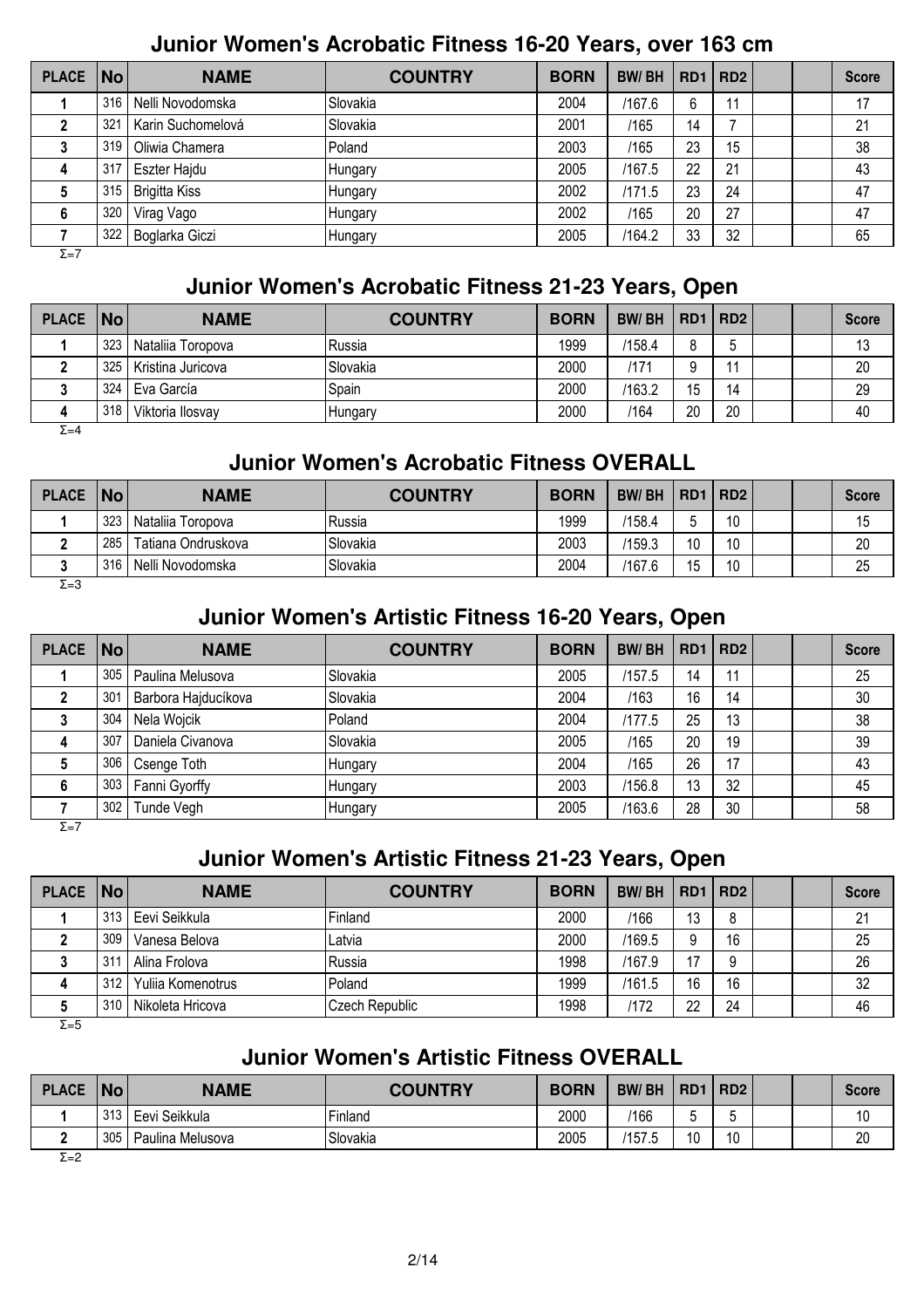#### **Junior Women's Bikini 16-20 Years, up to 166 cm**

| PLACE No     |     | <b>NAME</b>        | <b>COUNTRY</b> | <b>BORN</b> | <b>BW/BH</b> | RD <sub>1</sub> |  | <b>Score</b> |
|--------------|-----|--------------------|----------------|-------------|--------------|-----------------|--|--------------|
|              | 705 | Maria Nedelcu      | Romania        | 2001        | /161         | 13              |  | 13           |
|              | 702 | Estela Rojas       | Spain          | 2001        | /154.2       | 13              |  | 13           |
|              | 706 | Nikola Cieckiewicz | Poland         | 2001        | /164         | 15              |  | 15           |
| 4            | 704 | lida Kaihua        | Finland        | 2001        | /157.2       | 16              |  | 16           |
|              | 708 | Karla Stejskalova  | Czech Republic | 2004        | /166         | 21              |  | 21           |
| 6            | 707 | Natalia Kornutova  | Slovakia       | 2004        | /155.7       | 30              |  | 30           |
|              | 703 | Csenge Biro        | Hungary        | 2001        | /165         | 33              |  | 33           |
| $\Sigma = 7$ |     |                    |                |             |              |                 |  |              |

#### **Junior Women's Bikini 16-20 Years, over 166 cm**

| PLACE   No |     | <b>NAME</b>       | <b>COUNTRY</b> | <b>BORN</b> | <b>BW/BH</b> | RD <sub>1</sub> |  | <b>Score</b> |
|------------|-----|-------------------|----------------|-------------|--------------|-----------------|--|--------------|
|            | 713 | Wiktoria Nnaka    | IFBB Flag (B)  | 2001        | /175         | b               |  |              |
|            | 71  | Aneta Ticha       | Slovakia       | 2002        | /170.6       | 11              |  | 11           |
|            | 714 | Natalia Kapustova | Slovakia       | 2001        | /167         | 16              |  | 16           |
| 4          | 710 | Valerija Gracheva | IRussia        | 2002        | /167         | 20              |  | 20           |
|            | 715 | Goda Butaite      | Lithuania      | 2002        | /167.6       | 24              |  | 24           |
| 6          | 712 | Audrey Milinkovic | <b>France</b>  | 2002        | /170         | 30              |  | 30           |

Σ=6

# **Junior Women's Bikini 21-23 Years, up to 160 cm**

| <b>PLACE</b> | No  | <b>NAME</b>         | <b>COUNTRY</b> | <b>BORN</b> | <b>BW/BH</b> |    | RD1   RD2 |  | <b>Score</b> |
|--------------|-----|---------------------|----------------|-------------|--------------|----|-----------|--|--------------|
|              | 723 | Valeriia Mishchenko | Ukraine        | 1998        | /159         | 8  |           |  |              |
|              | 724 | Roberta Nastase     | Romania        | 1999        | /158         |    | 8         |  |              |
|              | 717 | Andrea Tojeiro      | Spain          | 2000        | /154.5       | 18 | 19        |  | 19           |
| 4            | 720 | Barbora Vosatkova   | Slovakia       | 1999        | /158.3       | 16 | 19        |  | 19           |
| 5            | 719 | Dominika Orban      | Hungary        | 1999        | /158         | 26 | 26        |  | 26           |
| 6            | 722 | Romane Jouanny      | France         | 1999        | /159         | 29 | 26        |  | 26           |
|              | 721 | Celine Henriques    | France         | 1999        | /157.5       | 35 |           |  |              |
| 8            | 718 | Elise Fontaine      | France         | 2000        | /159.3       | 40 |           |  |              |

Σ=8

### **Junior Women's Bikini 21-23 Years, up to 166 cm**

| <b>PLACE</b>      | No l | <b>NAME</b>          | <b>COUNTRY</b> | <b>BORN</b> | <b>BW/BH</b> | RD <sub>1</sub> | RD <sub>2</sub> |  | <b>Score</b> |
|-------------------|------|----------------------|----------------|-------------|--------------|-----------------|-----------------|--|--------------|
|                   | 735  | Joanna Tanska        | Poland         | 1998        | /166         | 6               |                 |  |              |
| $\mathbf{2}$      | 732  | Kristina Riabikina   | lRussia        | 1998        | /162.2       | 12              | 10              |  | 10           |
| 3                 | 729  | Olena Boiko          | Ukraine        | 1999        | /162.4       | 13              | 13              |  | 13           |
| 4                 | 727  | Elvira Goriakina     | Russia         | 1999        | /161         | 19              | 21              |  | 21           |
| 5                 | 730  | Natalia Rybovicova   | Slovakia       | 2000        | /163.5       | 25              | 22              |  | 22           |
| 6                 | 726  | Olha Chernenko       | Ukraine        | 2000        | /165.8       | 32              | 28              |  | 28           |
|                   | 731  | Dorine De Spiegeleer | Belgium        | 1999        | /165.5       | 32              |                 |  |              |
| 8                 | 737  | Eliska Kucabova      | Czech Republic | 1998        | /163         | 39              |                 |  |              |
| 9                 | 736  | Nanouk Fleer         | Netherlands    | 1998        | /161         | 46              |                 |  |              |
| 10                | 728  | Jade Vauguet         | France         | 1999        | /163         | 52              |                 |  |              |
| 11                | 733  | Elisavet Ntoutsi     | Greece         | 2000        | /163         | 54              |                 |  |              |
| 12<br><b>-</b> 10 | 734  | Barbara Hauser       | Hungary        | 1998        | /163         | 58              |                 |  |              |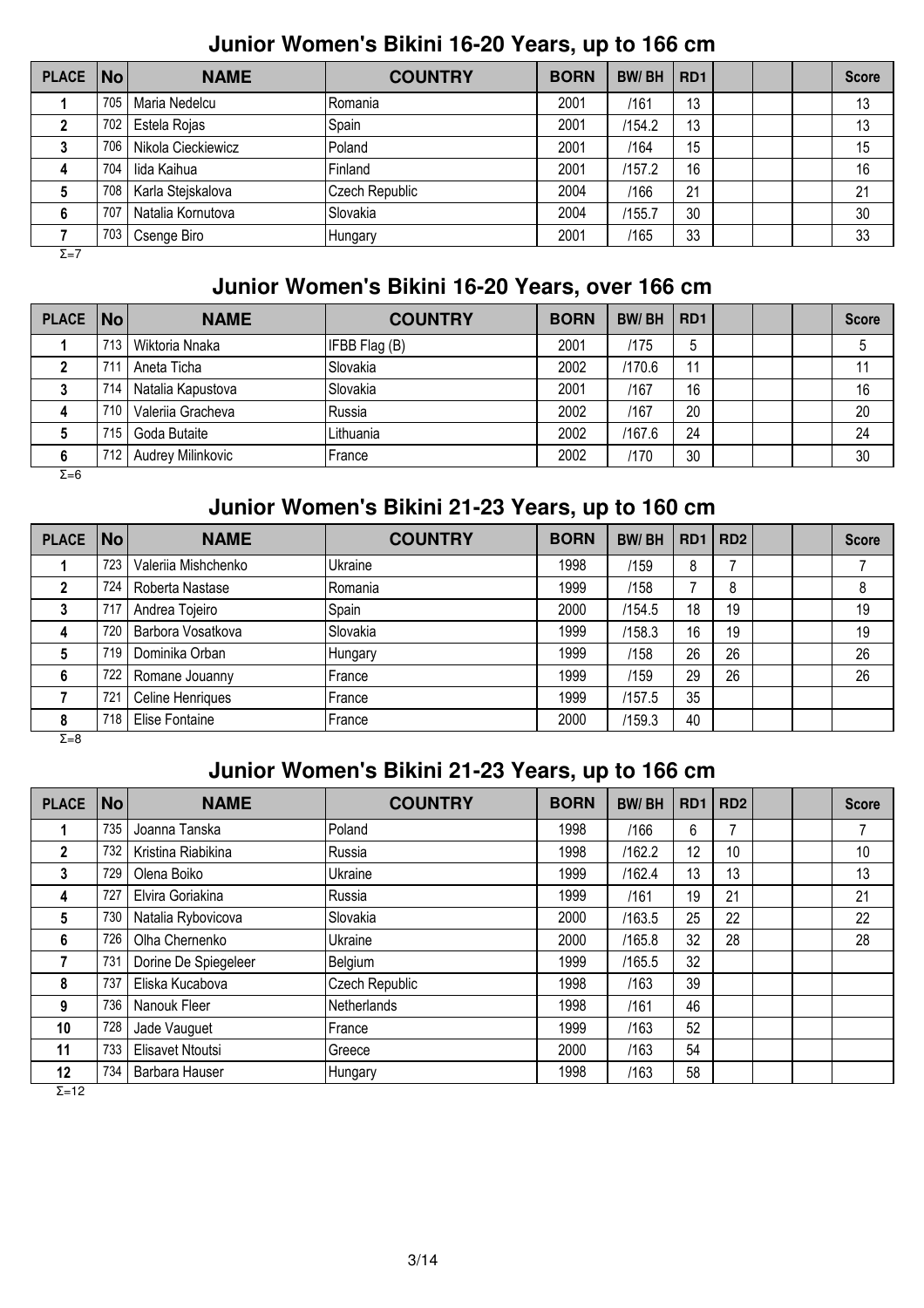#### **Junior Women's Bikini 21-23 Years, over 166 cm**

| <b>PLACE</b>   | <b>No</b> | <b>NAME</b>         | <b>COUNTRY</b> | <b>BORN</b> | <b>BW/BH</b> | RD1 | RD <sub>2</sub> |  | <b>Score</b> |
|----------------|-----------|---------------------|----------------|-------------|--------------|-----|-----------------|--|--------------|
| 1              | 740       | Antonia Eneh        | Finland        | 1999        | 1174         | 9   | 6               |  | 6            |
| $\mathbf{2}$   | 747       | Anhelina Sohokon    | Ukraine        | 1998        | /172.8       | 10  | 13              |  | 13           |
| 3              | 752       | Varvara Fedotova    | Russia         | 2000        | /172         | 10  | 14              |  | 14           |
| 4              | 746       | Alina Frolova       | Russia         | 1998        | /167.9       | 18  | 18              |  | 18           |
| 5              | 742       | Alizee Juras        | France         | 2000        | /169         | 32  | 27              |  | 27           |
| 6              | 744       | Petra Zvoníckova    | Czech Republic | 1999        | /172.5       | 28  | 28              |  | 28           |
| $\overline{7}$ | 759       | Boryslava Khrapach  | Ukraine        | 2000        | /169.3       | 37  |                 |  |              |
| 8              | 760       | Klara Balvinova     | Czech Republic | 1998        | /171.5       | 39  |                 |  |              |
| 9              | 757       | Jade Henot          | France         | 1998        | /171.5       | 40  |                 |  |              |
| 10             | 761       | Vanesa Belova       | Latvia         | 2000        | /169.5       | 48  |                 |  |              |
|                | 741       | Oliwia Wieckowska   | Poland         | 1998        | /167.4       |     |                 |  |              |
|                | 743       | Dominika Scasnikova | Slovakia       | 2000        | /171         |     |                 |  |              |
|                | 745       | Viktoria Gemesiova  | Slovakia       | 1998        | /170.2       |     |                 |  |              |
|                | 748       | Aisha Kaipova       | Kazakhstan     | 1999        | /167.5       |     |                 |  |              |
|                | 749       | Marusa Novak        | Slovenia       | 1998        | /167.4       |     |                 |  |              |
|                | 751       | Ines Vedie          | France         | 1999        | /170         |     |                 |  |              |
|                | 753       | Indra Ottis         | Estonia        | 2000        | /169.7       |     |                 |  |              |
|                | 754       | Annika Donner       | Austria        | 1998        | /167.7       |     |                 |  |              |
|                | 755       | Jule Schwabe        | Germany        | 1998        | /169         |     |                 |  |              |
|                | 756       | Rebecca Lamberg     | Estonia        | 1998        | 1174         |     |                 |  |              |
|                | 758       | Manon Schohn        | France         | 1998        | /167.5       |     |                 |  |              |
|                | 762       | Iga Marciniak       | Poland         | 2000        | /175         |     |                 |  |              |
| <b>DNC</b>     | 750       | Vivien Borbely      | Hungary        | 1999        | /168         |     |                 |  |              |

 $\overline{\Sigma}$ =23

#### **Junior Women's Bikini OVERALL**

| PLACE   No |     | <b>NAME</b>         | <b>COUNTRY</b> | <b>BORN</b> | <b>BW/BH</b> | RD <sub>1</sub> |  | <b>Score</b> |
|------------|-----|---------------------|----------------|-------------|--------------|-----------------|--|--------------|
|            | 713 | Wiktoria Nnaka      | IFBB Flag (B)  | 2001        | /175         | 8               |  |              |
|            | 740 | Antonia Eneh        | Finland        | 1999        | /174         | 13              |  | 13           |
|            | 723 | Valeriia Mishchenko | Ukraine        | 1998        | /159         | 15              |  | 15           |
| 4          | 735 | Joanna Tanska       | Poland         | 1998        | /166         | 15              |  | 15           |
|            | 705 | Maria Nedelcu       | Romania        | 2001        | /161         | 25              |  | 25           |

Σ=5

# **Junior Men's Bodybuilding 16-23 Years, Open**

| PLACE   No |     | <b>NAME</b>           | <b>COUNTRY</b>  | <b>BORN</b> | <b>BW/BH</b> | $\therefore$ RD1x RD2 |    |  | <b>Score</b> |
|------------|-----|-----------------------|-----------------|-------------|--------------|-----------------------|----|--|--------------|
|            | 480 | Nazar Turanskiy       | Ukraine         | 1998        | 187.1/180.81 | 12                    |    |  | 19           |
|            | 485 | Andrej Sokolovsky     | <b>Slovakia</b> | 1998        | 73/170.5     | 26                    | 12 |  | 38           |
|            | 484 | Alexandre Plaire      | France          | 1999        | 81.8/        | 26                    | 16 |  | 42           |
|            | 482 | Alejandro Sarmiento   | Spain           | 1998        | 79.3/        | 44                    | 19 |  | 63           |
|            | 481 | <b>Quentin Quenot</b> | France          | 1998        | 83.4/176.4   | 44                    | 22 |  | 66           |
| 6          | 483 | Dan Zalud             | Czech Republic  | 2003        | 66/172       | 60                    | 29 |  | 89           |

 $\overline{Σ=6}$ 

# **Junior Men's Classic Bodybuilding 21-23 Years, Open**

| <b>PLACE</b> | No  | <b>NAME</b>      | <b>COUNTRY</b> | <b>BORN</b> | <b>BW/BH</b> | RD1x | RD <sub>2</sub> |  | <b>Score</b> |
|--------------|-----|------------------|----------------|-------------|--------------|------|-----------------|--|--------------|
|              | 628 | Domantas Sunokas | Lithuania      | 1998        | 86/184.4     | 16   | 13              |  | 29           |
|              | 632 | Aleksei Filin    | lRussia        | 1999        | 68/168       | 20   | 10              |  | 30           |
|              | 630 | Jakub Bubniak    | Slovakia       | 1998        | 93.8/189.2   | 30   |                 |  | 39           |
| 4            | 629 | Vaclav Onderka   | Czech Republic | 2000        | 80.1/181.5   | 40   | 22              |  | 62           |
|              | 63' | Ondrei Janus     | Czech Republic | 1999        | 82.8/187     | 46   | 22              |  | 68           |
| $\Sigma = 5$ |     |                  |                |             |              |      |                 |  |              |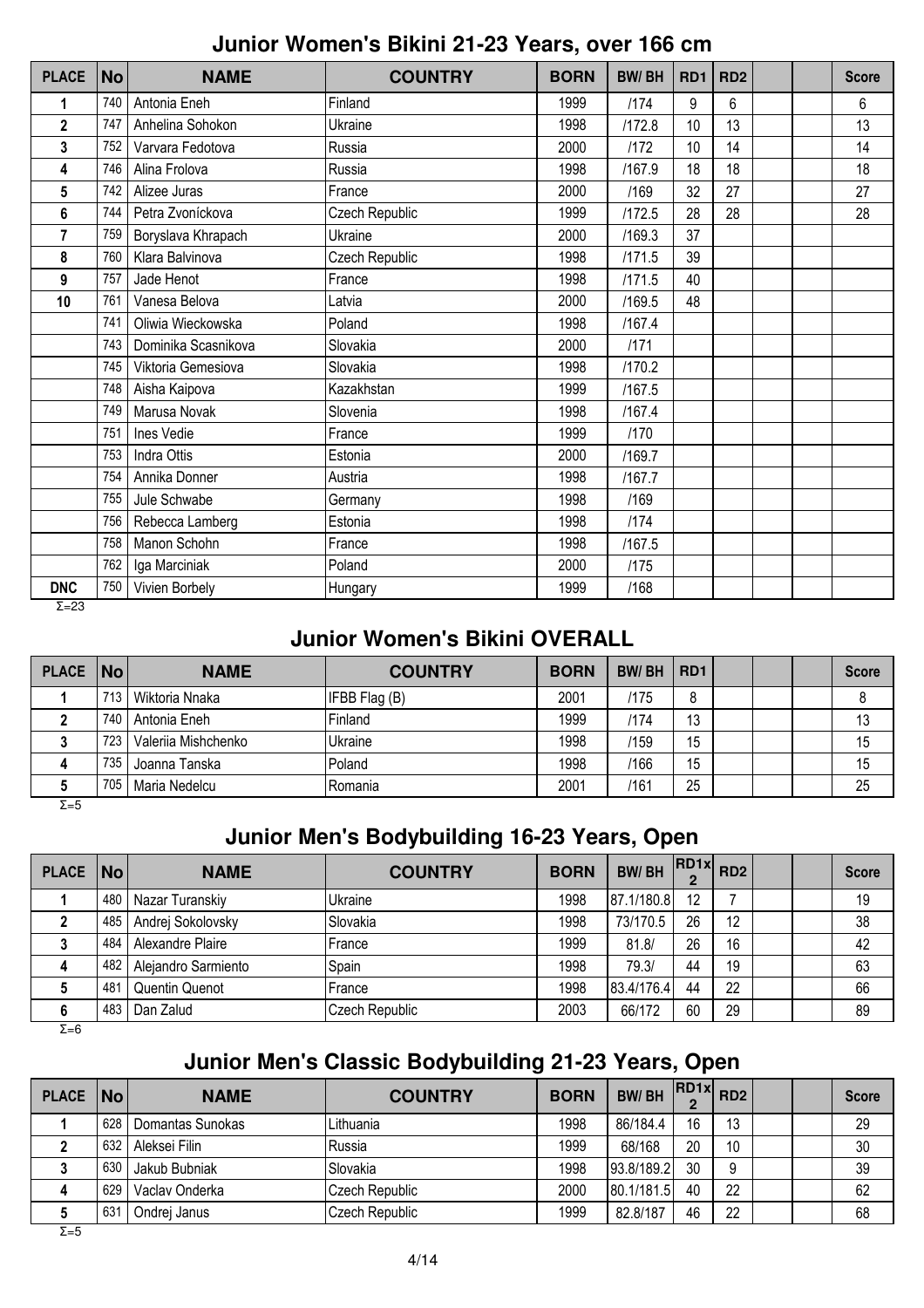## **Junior Men's Games Classic Bodybuilding 21-23 Years, Open**

| PLACE   No |        | <b>NAME</b>     | <b>COUNTRY</b>  | <b>BORN</b> | <b>BW/BH</b> | $\overline{R}$ RD1x RD2 |    |  | <b>Score</b> |
|------------|--------|-----------------|-----------------|-------------|--------------|-------------------------|----|--|--------------|
|            | $\sim$ | Jakub Bubniak   | Slovakia        | 1998        | 93.8/189.2   | $12 \overline{ }$       | 6  |  | 18           |
|            |        | Andry Kore      | <b>IEstonia</b> | 1999        | 84.5/184     | 26                      | 15 |  | 41           |
|            |        | Ondrej Janus    | Czech Republic  | 1999        | 82.8/187     | 30                      | 18 |  | 48           |
| 4          |        | Jozsef Nyircsak | Hungary         | 1999        | 77.5/178.5   | 40                      | 17 |  | 57           |
|            |        | Vaclav Onderka  | Czech Republic  | 2000        | 80.1/181.5   | 44                      | 20 |  | 64           |
| 6          |        | Dan Zalud       | Czech Republic  | 2003        | 66/172       | 60                      | 29 |  | 89           |
| Σ=6        |        |                 |                 |             |              |                         |    |  |              |

### **Master Men's Games Classic Bodybuilding 40 Years & over, Open**

| PLACE No     |    | <b>NAME</b>          | <b>COUNTRY</b> | <b>BORN</b> | <b>BW/BH</b> | $\cdot$ $ RD1x $ RD2<br>C |    |  | <b>Score</b> |
|--------------|----|----------------------|----------------|-------------|--------------|---------------------------|----|--|--------------|
|              |    | <b>Boris Palovic</b> | Slovakia       | 1978        | 83.4/179.6   | 10                        | 5  |  | 15           |
|              | 14 | Alexandru Albulescu  | Romania        | 1981        | 87.3/184     | 24                        | 14 |  | 38           |
|              | 13 | Antonio Primiceri    | Italy          | 1978        | 74.9/173     | 32                        | 14 |  | 46           |
| 4            | 9  | Ramil Lipp           | Estonia        | 1980        | 77.1/179.5   | 44                        | 22 |  | 66           |
|              | 8  | Vasile Vitan         | Romania        | 1979        | 80.8/178.3   | 46                        | 24 |  | 70           |
| 6            | 12 | Radoslaw Dykowski    | Poland         | 1980        | 84/181.4     | 50                        | 25 |  | 75           |
|              | 10 | Rafal Birnbach       | Poland         | 1975        | 69.7/169     | 70                        | 35 |  | 105          |
| $\Sigma = 7$ |    |                      |                |             |              |                           |    |  |              |

### **Master Men's Bodybuilding 40-44 Years, up to 90 kg**

| <b>PLACE</b> | No | <b>NAME</b>          | <b>COUNTRY</b> | <b>BORN</b> | <b>BW/BH</b> | RD <sub>1</sub> | RD <sub>2x</sub><br>$\mathbf{2}$ | RD <sub>3</sub> | <b>Score</b> |
|--------------|----|----------------------|----------------|-------------|--------------|-----------------|----------------------------------|-----------------|--------------|
|              | 95 | Arkadiusz Bortel     | Poland         | 1977        | 89.2/        | 8               | 12                               | 5               | 17           |
|              | 99 | <b>Boris Palovic</b> | Slovakia       | 1978        | 83.4/179.6   | 10              | 24                               | 13              | 37           |
|              | 92 | Marcel Manea         | Romania        | 1979        | 89.3/        | 14              | 26                               | 12              | 38           |
| 4            | 98 | Steve Bühler         | Switzerland    | 1978        | 77.5/        | 21              | 44                               | 19              | 63           |
|              | 93 | Valerii lushkevich   | Russia         | 1981        | 88.4/177.8   | 21              | 44                               | 26              | 70           |
| 6            | 94 | Alejandro Utrera     | Spain          | 1978        | 76.7/        | 30              | 60                               | 27              | 87           |
|              | 97 | Pavel Krejci         | Czech Republic | 1977        | 88.2/        | 36              |                                  |                 |              |
| 8            | 96 | Miroslav Kubec       | Czech Republic | 1979        | 88.2/        | 39              |                                  |                 |              |

Σ=8

# **Master Men's Bodybuilding 40-44 Years, over 90 kg**

| <b>PLACE</b> | No               | <b>NAME</b>          | <b>COUNTRY</b>        | <b>BORN</b> | <b>BW/BH</b> | RD1x | RD <sub>2</sub> |  | <b>Score</b> |
|--------------|------------------|----------------------|-----------------------|-------------|--------------|------|-----------------|--|--------------|
|              | 102 <sub>1</sub> | Yousef Asmar         | Sweden                | 1980        | 94/          | 14   |                 |  | 21           |
|              | 105              | Dorel Toma           | lRomania              | 1977        | 105.7/       | 16   | 8               |  | 24           |
|              |                  | 103   Marian Grolmus | <sup>1</sup> Slovakia | 1979        | 91.6/        | 30   | 15              |  | 45           |
|              | 101              | Mindaugas Mikolaitis | Ireland               | 1981        | 94/          | 44   | 20              |  | 64           |
|              | 104.             | Pavel Ivanov         | lRussia               | 1979        | 99.6/        | 46   | 25              |  | 71           |

 $Σ=5$ 

# **Master Men's Bodybuilding 50-54 Years, up to 80 kg**

| <b>PLACE</b> | <b>No</b> | <b>NAME</b>           | <b>COUNTRY</b> | <b>BORN</b> | <b>BW/BH</b> | $\cdot$ RD1x RD2 |    |  | <b>Score</b> |
|--------------|-----------|-----------------------|----------------|-------------|--------------|------------------|----|--|--------------|
|              | 109       | Jorge Pardo Berruezo  | Spain          | 1970        | 78.8/        | 12               | 8  |  | 20           |
|              |           | Bogdan Nowakowski     | Poland         | 1970        | 80/173       | 18               |    |  | 25           |
|              | 110       | Laurent Gonzales      | France         | 1969        | 77.4/        | 34               | 16 |  | 50           |
| 4            | 107       | Anthony Browne        | Ireland        | 1969        | 78.4/        | 44               | 26 |  | 70           |
|              | 113,      | Philippe Gimenez      | France         | 1968        | 72.3/        | 48               | 26 |  | 74           |
| 6            | 112       | Alain Pages           | France         | 1969        | 73.9/        | 56               | 25 |  | 81           |
|              | 108       | Apostolos Giannikakis | Greece         | 1971        | 72.7/        | 64               | 32 |  | 96           |

 $\overline{\Sigma}=\overline{7}$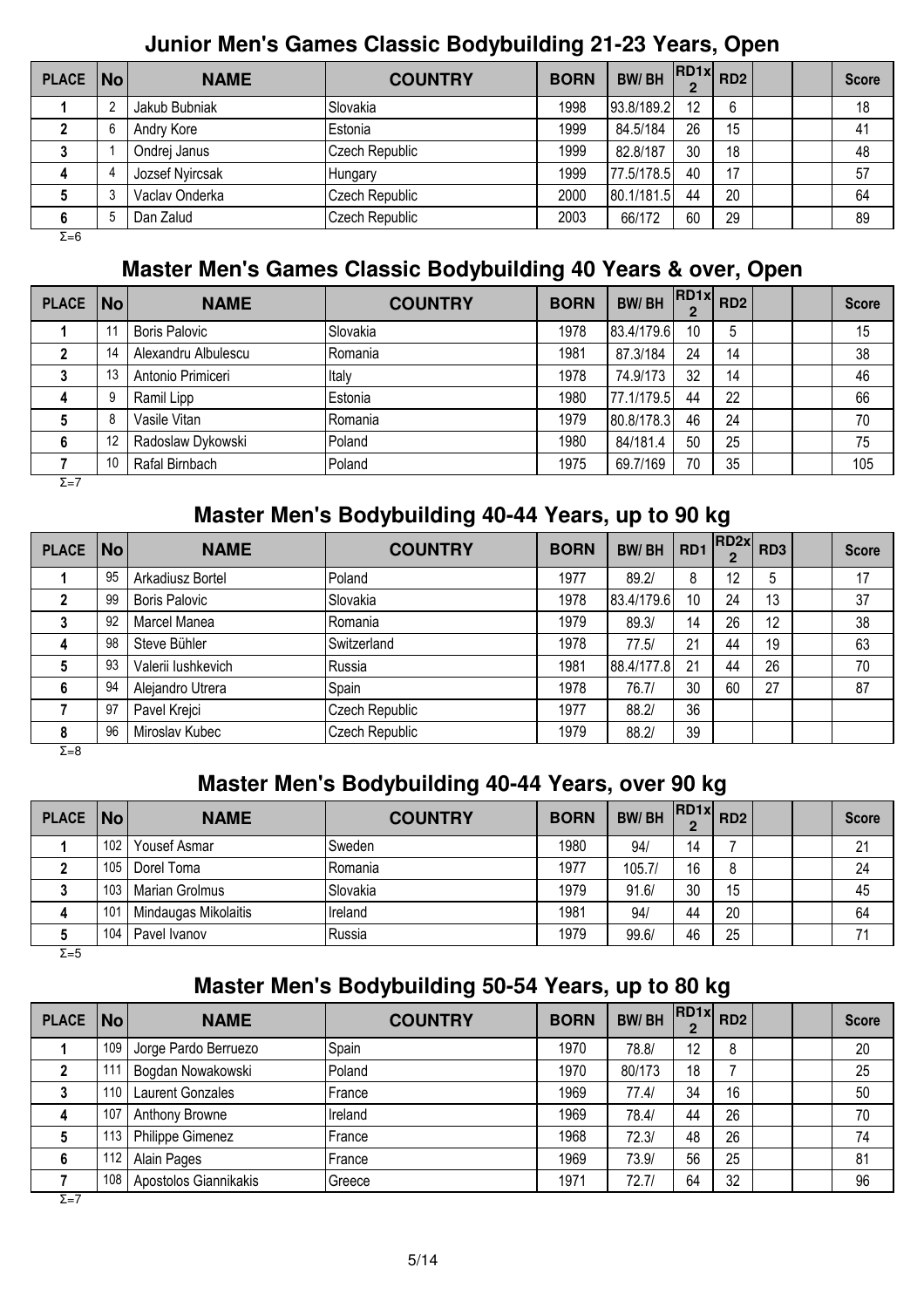#### **Master Men's Bodybuilding 50-54 Years, over 80 kg**

| <b>PLACE</b> | No  | <b>NAME</b>         | <b>COUNTRY</b> | <b>BORN</b> | <b>BW/BH</b> | $\cdot$ RD1x RD2 |             |  | <b>Score</b> |
|--------------|-----|---------------------|----------------|-------------|--------------|------------------|-------------|--|--------------|
|              | 120 | Jose-Luis Ortiz     | Spain          | 1971        | 87.8/        | 12               | $\mathbf b$ |  | 17           |
|              | 116 | Francisc Andrasoni  | Romania        | 1971        | 95.4/        | 18               | 10          |  | 28           |
|              | 115 | Pavel Forman        | Czech Republic | 1971        | 88.2/        | 30               | 16          |  | 46           |
| 4            | 117 | Rene Albrecht       | Germany        | 1970        | 102.8/       | 40               | 19          |  | 59           |
|              | 121 | Jean Colussi        | France         | 1968        | 94.9/        | 52               | 28          |  | 80           |
| 6            | 119 | Isaac Luengo        | Spain          | 1968        | 80.8/        | 58               | 27          |  | 85           |
|              | 118 | <b>Rolf Klinger</b> | Germany        | 1970        | 104.7/       | 70               | 35          |  | 105          |

Σ=7

# **Master Men's Bodybuilding 45-49 Years, up to 90 kg**

| <b>PLACE</b> | No  | <b>NAME</b>         | <b>COUNTRY</b> | <b>BORN</b> | <b>BW/BH</b> | $RDIx$ RD2 |    |  | <b>Score</b> |
|--------------|-----|---------------------|----------------|-------------|--------------|------------|----|--|--------------|
|              | 126 | <b>Eddy Nfene</b>   | France         | 1972        | 79.7/        | 12         | 6  |  | 18           |
|              | 123 | Emil Giurgiu        | Romania        | 1975        | 69.1/        | 28         | 12 |  | 40           |
|              | 124 | Francisco Almagro   | Spain          | 1976        | 78.2/        | 28         | 17 |  | 45           |
| 4            | 127 | Andrzej Drabikowski | Poland         | 1974        | 78.6/        | 38         | 18 |  | 56           |
|              | 128 | Mats Ljung          | Sweden         | 1975        | 78.5/        | 54         | 26 |  | 80           |
| 6            | 133 | Michal Trykar       | Czech Republic | 1974        | 87.6/        | 56         | 29 |  | 85           |
|              | 125 | Rafal Birnbach      | Poland         | 1975        | 69.7/169     | 70         | 35 |  | 105          |

 $\overline{\Sigma}=\overline{7}$ 

## **Master Men's Bodybuilding 45-49 Years, over 90 kg**

| <b>PLACE</b>      | No  | <b>NAME</b>             | <b>COUNTRY</b>       | <b>BORN</b> | <b>BW/BH</b> | $\cdot$  RD1x  RD2 |    |  | <b>Score</b> |
|-------------------|-----|-------------------------|----------------------|-------------|--------------|--------------------|----|--|--------------|
|                   | 136 | Arne Lundell            | <b>Sweden</b>        | 1974        | 103.2/       | 16                 | 6  |  | 22           |
|                   | 131 | Pavel Vacek             | Czech Republic       | 1974        | 96.3/        | 14                 | 9  |  | 23           |
|                   | 130 | Andrey Popov            | Russia               | 1973        | 96.7/        | 30                 | 15 |  | 45           |
| 4                 | 132 | <b>Stanislav Slimak</b> | Slovakia             | 1973        | 106.7/       | 40                 | 22 |  | 62           |
| 5                 | 135 | Ahmed Sid               | France               | 1975        | 104/         | 48                 | 23 |  | 71           |
| 6                 | 137 | Hans Vogel              | Ireland              | 1973        | 100.5/       | 60                 | 30 |  | 90           |
| <b>DNC</b><br>- - | 134 | <b>Helio Duarte</b>     | <b>IFBB Flag (B)</b> | 1973        | 96.6/        |                    |    |  |              |

Σ=7

# **Master Men's Bodybuilding 55-59 Years, Open**

| <b>PLACE</b> | <b>No</b> | <b>NAME</b>            | <b>COUNTRY</b> | <b>BORN</b> | <b>BW/BH</b> | RD <sub>1</sub> | RD2x <br>$\mathbf 2$ | RD <sub>3</sub> | <b>Score</b> |
|--------------|-----------|------------------------|----------------|-------------|--------------|-----------------|----------------------|-----------------|--------------|
|              | 145       | Stefan Hammerschmiedt  | Germany        | 1966        | 91.5/        | 5               | 14                   | 6               | 20           |
|              | 140       | Onita Caracuda         | Romania        | 1966        | 75/          |                 | 16                   | 9               | 25           |
|              | 142       | <b>Tiberiu Nutescu</b> | Romania        | 1965        | 79.1/        | 27              | 34                   | 17              | 51           |
| 4            | 143       | Jan Nordlund           | Sweden         | 1965        | 97.6/        | 14              | 38                   | 17              | 55           |
| 5            | 141       | John Dunne             | Ireland        | 1962        | 87.5/        | 21              | 50                   | 26              | 76           |
| 6            | 144       | Amilcar Cruz De Pinho  | France         | 1965        | 64.4/        | 31              | 58                   | 27              | 85           |
|              | 139       | <b>Frederic Faure</b>  | France         | 1964        | 83.1/        | 34              |                      |                 |              |
| 8            | 146       | Javier Acuna           | Spain          | 1965        | 77.5/        | 40              |                      |                 |              |

Σ=8

# **Master Men's Bodybuilding 60 Year & over, Open**

| PLACE No |                  | <b>NAME</b>      | <b>COUNTRY</b> | <b>BORN</b> | <b>BW/BH</b> | $RDIx$ RD2 |    |  | <b>Score</b> |
|----------|------------------|------------------|----------------|-------------|--------------|------------|----|--|--------------|
|          | 149 <sub>1</sub> | Rafael Vera      | Spain          | 1945        | 76.2/        | 18         | ĥ. |  | 24           |
|          |                  | 150   Eric Burle | France         | 1961        | 88.6/        | 14         | 44 |  | 25           |
|          | 151              | Jorge Huelga     | Spain          | 1960        | 81           | 30         | 14 |  | 44           |
|          | 148              | Nordine Zoubir   | France         | 1960        | 87.6/        | 40         | 19 |  | 59           |
| $ \cdot$ |                  |                  |                |             |              |            |    |  |              |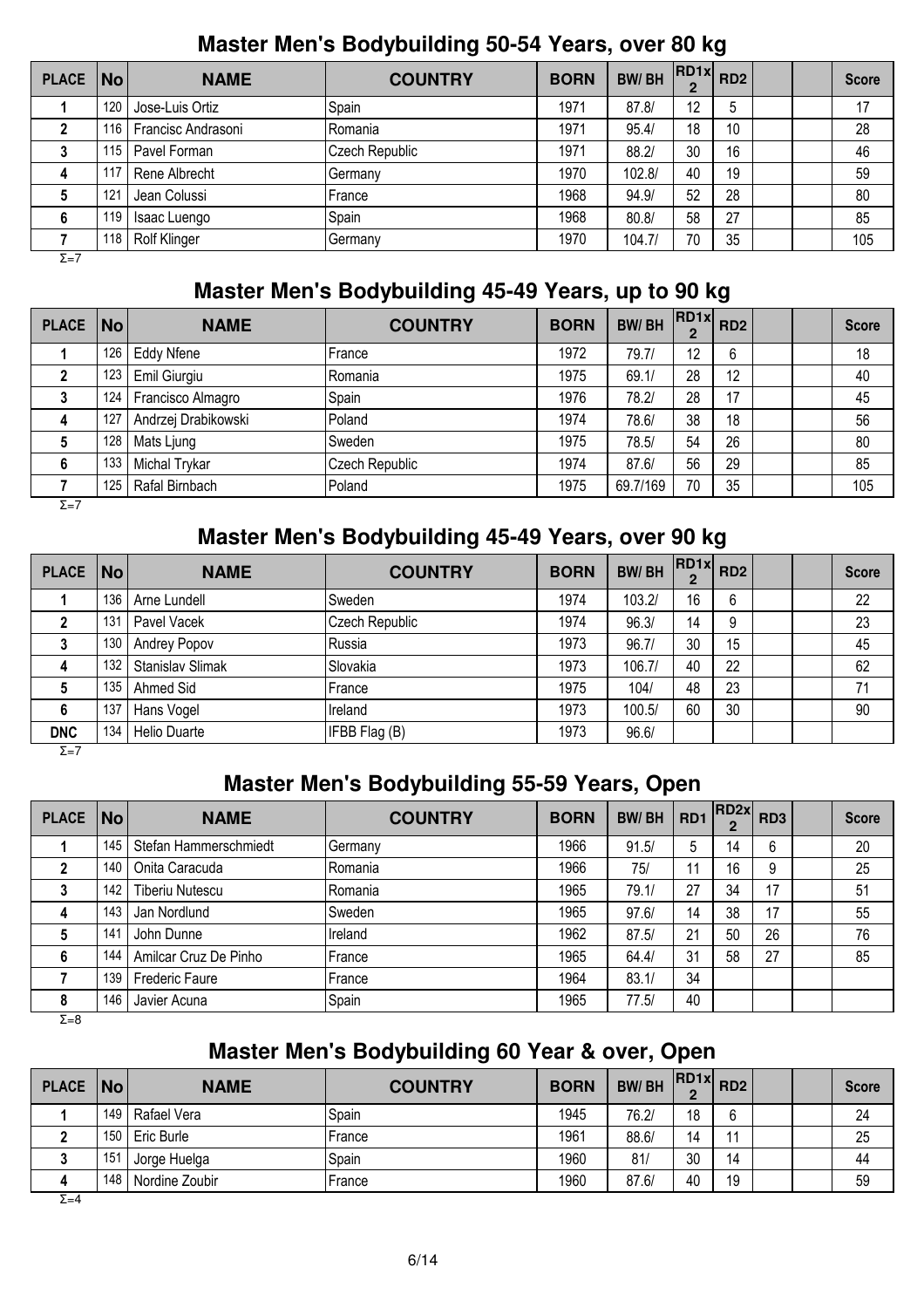## **Master Men's Bodybuilding OVERALL**

| PLACE   No   |     | <b>NAME</b>           | <b>COUNTRY</b> | <b>BORN</b> | <b>BW/BH</b> | RD <sub>1</sub> |  | <b>Score</b> |
|--------------|-----|-----------------------|----------------|-------------|--------------|-----------------|--|--------------|
|              | 95  | Arkadiusz Bortel      | Poland         | 1977        | 89.2/        | 6               |  | 6            |
|              | 102 | Yousef Asmar          | Sweden         | 1980        | 94/          | 10              |  | 10           |
|              | 136 | Arne Lundell          | Sweden         | 1974        | 103.2/       | 17              |  | 17           |
| 4            | 126 | Eddy Nfene            | France         | 1972        | 79.7/        | 18              |  | 18           |
| 5            | 109 | Jorge Pardo Berruezo  | Spain          | 1970        | 78.8/        | 28              |  | 28           |
| 6            | 120 | Jose-Luis Ortiz       | Spain          | 1971        | 87.8/        | 29              |  | 29           |
|              | 145 | Stefan Hammerschmiedt | Germany        | 1966        | 91.5/        | 32              |  | 32           |
| 8            | 149 | Rafael Vera           | Spain          | 1945        | 76.2/        | 40              |  | 40           |
| $\Sigma = 8$ |     |                       |                |             |              |                 |  |              |

# **Master Men's Physique OVERALL**

| <b>PLACE</b> | No  | <b>NAME</b>     | <b>COUNTRY</b> | <b>BORN</b> | <b>BW/BH</b> | RD <sub>1</sub>      |  | <b>Score</b> |
|--------------|-----|-----------------|----------------|-------------|--------------|----------------------|--|--------------|
|              | 188 | Chris Harnell   | Sweden         | 1977        | /184.5       | ħ<br>u               |  |              |
|              | 209 | Antonio Damiano | Italy          | 1969        | 172.4        | $\overline{10}$<br>∸ |  |              |
|              | 204 | Vasyl Popov     | Ukraine        | 1972        | '17          | $\sqrt{2}$<br>▵      |  | ' –          |
| $\Sigma = 3$ |     |                 |                |             |              |                      |  |              |

## **Master Men's Physique 40-44 Years, Open**

| <b>PLACE</b>  | <b>No</b> | <b>NAME</b>              | <b>COUNTRY</b>  | <b>BORN</b> | <b>BW/BH</b> | R <sub>D</sub> 1 | RD <sub>2</sub> |  | <b>Score</b> |
|---------------|-----------|--------------------------|-----------------|-------------|--------------|------------------|-----------------|--|--------------|
| 1             | 188       | Chris Harnell            | Sweden          | 1977        | /184.5       | 13               | 11              |  | 11           |
| $\mathbf{2}$  | 194       | Christian Heimerdinger   | Germany         | 1981        | /178.2       | 13               | 12              |  | 12           |
| 3             | 197       | Williams Ani             | Sweden          | 1979        | /183         | 10               | 13              |  | 13           |
| 4             | 191       | Vladimir Lanevich        | Russia          | 1978        | /185.6       | 14               | 14              |  | 14           |
| 5             | 190       | Manuel Ortega            | Spain           | 1981        | /167         | 27               | 25              |  | 25           |
| 6             | 186       | Ramin Moggi              | Italy           | 1979        | /175         | 32               | 30              |  | 30           |
| 7             | 183       | Cedric Prieur            | France          | 1978        | /164.6       | 33               |                 |  |              |
| 8             | 193       | Malek Saidi              | France          | 1980        | /171         | 40               |                 |  |              |
| 9             | 184       | Viktor Solomennikov      | Russia          | 1978        | /180         | 49               |                 |  |              |
| 10            | 187       | Dragan Stojchevski       | North Macedonia | 1979        | /181         | 55               |                 |  |              |
| 11            | 196       | <b>Ezequiel Ramirez</b>  | Spain           | 1978        | /176         | 56               |                 |  |              |
| 12            | 185       | <b>Ricardo Goncalves</b> | IFBB Flag (B)   | 1978        | /186         | 57               |                 |  |              |
| 13            | 192       | Jerome Deschamps         | France          | 1981        | /168.6       | 61               |                 |  |              |
| 14            | 195       | Ricardo Grou             | IFBB Flag (B)   | 1978        | /174         | 67               |                 |  |              |
| 15            | 189       | Norman Arndt             | Germany         | 1977        | /178.5       | 70               |                 |  |              |
| $\Sigma = 15$ |           |                          |                 |             |              |                  |                 |  |              |

# **Master Men's Physique 45-49 Years, Open**

| PLACE   No |     | <b>NAME</b>         | <b>COUNTRY</b> | <b>BORN</b> | <b>BW/BH</b> | RD <sub>1</sub> |  | <b>Score</b> |
|------------|-----|---------------------|----------------|-------------|--------------|-----------------|--|--------------|
|            | 204 | Vasyl Popov         | Ukraine        | 1972        | /177         | 8               |  | 8            |
|            | 205 | Roman Hajabac       | Czech Republic | 1976        | /190.7       | 9               |  | 9            |
|            | 202 | Thomas Viitala      | Sweden         | 1973        | /176.4       | 14              |  | 14           |
| 4          | 200 | Jordi Costa         | Spain          | 1975        | /178         | 21              |  | 21           |
|            | 201 | Cristian Casciaro   | Italy          | 1974        | /181.7       | 26              |  | 26           |
| 6          | 203 | <b>Ionut Mircea</b> | Romania        | 1975        | /171.6       | 28              |  | 28           |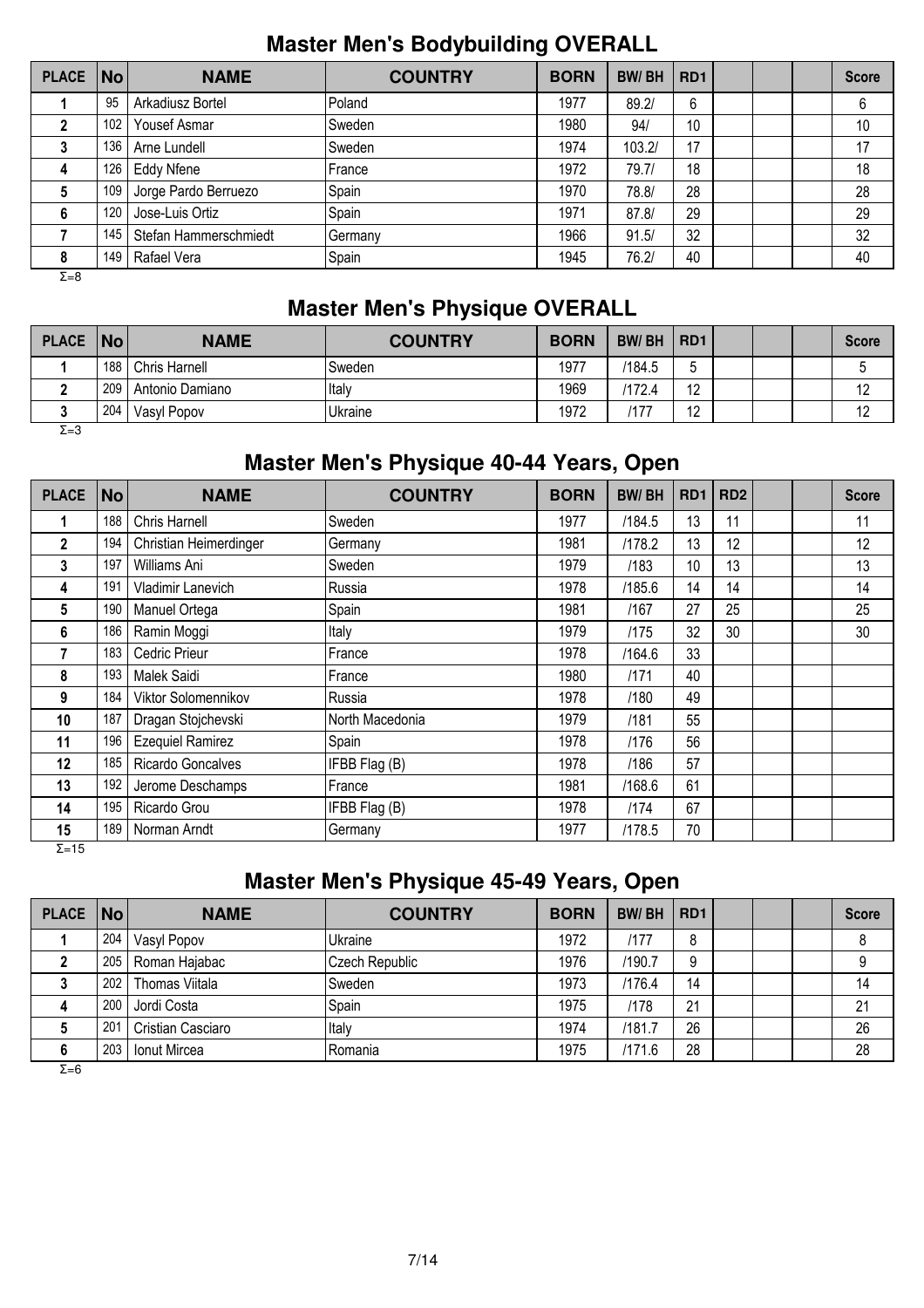| <b>PLACE</b> | No               | <b>NAME</b>                  | <b>COUNTRY</b> | <b>BORN</b> | <b>BW/BH</b> | RD <sub>1</sub> |  | <b>Score</b> |
|--------------|------------------|------------------------------|----------------|-------------|--------------|-----------------|--|--------------|
|              | 209              | l Antonio Damiano            | Iltalv         | 1969        | /172.4       | 8               |  |              |
|              | 208 <sub>1</sub> | Florentin Corbeanu           | IRomania       | 1970        | /177.2       | 12              |  | 12           |
|              | 210              | Rui Ferreira                 | Portugal       | 1971        | /172         | 12              |  | 12           |
|              | 211              | Zdenek Vrana                 | Czech Republic | 1971        | /178         | 19              |  | 19           |
|              | 207              | <b>Christos Christoudias</b> | Cyprus         | 1965        | /168         | 25              |  | 25           |
| $\Sigma = 5$ |                  |                              |                |             |              |                 |  |              |

#### **Master Men's Physique 50 Years & over, Open**

## **Master Men's Classic Bodybuilding 40-44 Years, Open**

| PLACE No     |     | <b>NAME</b>            | <b>COUNTRY</b> | <b>BORN</b> | <b>BW/BH</b> | $\cdot$ RD1x RD2<br>$\overline{2}$ |    |  | <b>Score</b> |
|--------------|-----|------------------------|----------------|-------------|--------------|------------------------------------|----|--|--------------|
|              | 639 | <b>Boris Palovic</b>   | Slovakia       | 1978        | 83.4/179.6   | 10                                 | 5  |  | 15           |
|              | 637 | <b>Albert Mufturel</b> | Romania        | 1980        | 83.7/177     | 20                                 | 11 |  | 31           |
|              | 636 | Robert Loforsen        | Sweden         | 1981        | 89/181.6     | 40                                 | 23 |  | 63           |
| 4            | 634 | Radoslaw Dykowski      | Poland         | 1980        | 84/181.4     | 40                                 | 24 |  | 64           |
| 5            | 635 | <b>Robert Nitz</b>     | Finland        | 1977        | 83.6/176.6   | 44                                 | 24 |  | 68           |
| 6            | 638 | <b>Manuel Esquivel</b> | Spain          | 1979        | 92.7/185.5   | 60                                 | 29 |  | 89           |
|              | 640 | Ramil Lipp             | Estonia        | 1980        | 77.1/179.5   | 66                                 | 25 |  | 91           |
| $\Sigma = 7$ |     |                        |                |             |              |                                    |    |  |              |

### **Master Men's Classic Bodybuilding 45 Years & over, Open**

| PLACE   No |     | <b>NAME</b>      | <b>COUNTRY</b> | <b>BORN</b> | <b>BW/BH</b> | $\therefore$ IRD1x RD2 |    |  | <b>Score</b> |
|------------|-----|------------------|----------------|-------------|--------------|------------------------|----|--|--------------|
|            | 643 | Sergei Gorenkov  | Russia         | 1975        | 85/179.5     | 12                     | 5  |  | 17           |
|            | 644 | Ihar Sidarchuk   | Ireland        | 1973        | 85.6/        | 20                     | 10 |  | 30           |
|            | 645 | Roberto Vita     | Italy          | 1975        | 76/172       | 30                     | 15 |  | 45           |
|            | 646 | Martin Dvoroznak | Czech Republic | 1973        | 78/174       | 44                     | 24 |  | 68           |
|            | 647 | Emil Kopsík      | Slovakia       | 1965        | 78/174.5     | 52                     | 23 |  | 75           |
|            | 642 | Denis Cazillac   | France         | 1973        | 95/186       | 58                     | 29 |  | 87           |
| Σ=6        |     |                  |                |             |              |                        |    |  |              |

## **Master Men's Classic Bodybuilding OVERALL**

| <b>PLACE</b> | No  | <b>NAME</b>          | <b>COUNTRY</b>        | <b>BORN</b> | <b>BW/BH</b> | R <sub>D</sub> 1 |  | <b>Score</b> |
|--------------|-----|----------------------|-----------------------|-------------|--------------|------------------|--|--------------|
|              | 639 | <b>Boris Palovic</b> | <sup>1</sup> Slovakia | 1978        | 83.4/179.6   |                  |  |              |
|              | 643 | Sergei Gorenkov      | Russia                | 1975        | 85/179.5     | 10               |  | 10           |
| $\Sigma = 2$ |     |                      |                       |             |              |                  |  |              |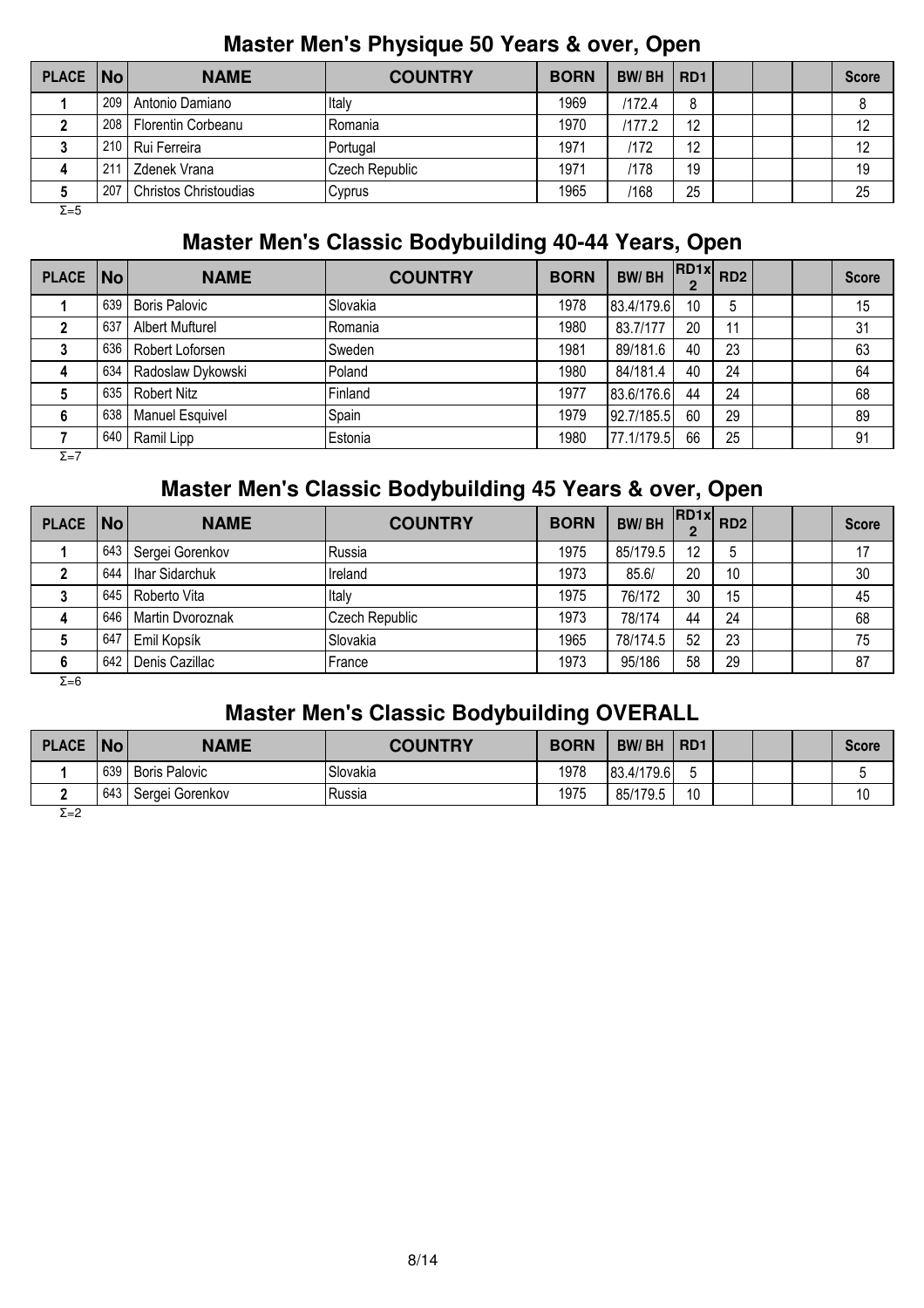## **Master Women's Bikini 35-39 Years, up to 164 cm**

| <b>PLACE</b> | <b>No</b> | <b>NAME</b>            | <b>COUNTRY</b> | <b>BORN</b> | <b>BW/BH</b> | RD <sub>1</sub> | RD <sub>2</sub> |  | <b>Score</b> |
|--------------|-----------|------------------------|----------------|-------------|--------------|-----------------|-----------------|--|--------------|
| 1            | 791       | Mariia Burlaka         | Ukraine        | 1985        | /154.6       | 5               | 5               |  | 5            |
| 2            | 792       | Nataliia Poperechna    | Ukraine        | 1984        | /163.7       | 10              | 10              |  | 10           |
| 3            | 795       | Olesya Scherbakova     | Spain          | 1984        | /157.4       | 24              | 18              |  | 18           |
| 4            | 785       | Paula Escalon          | Spain          | 1986        | /163.7       | 17              | 23              |  | 23           |
| 5            | 784       | Daniela Martinescu     | Romania        | 1984        | /150.5       | 38              | 23              |  | 23           |
| 6            | 781       | Majda Vasic            | Croatia        | 1983        | /164         | 20              | 28              |  | 28           |
| 7            | 794       | Viktoriia Gorbunova    | Russia         | 1985        | /164         | 40              |                 |  |              |
| 8            | 783       | Regina Krukovskaja     | Estonia        | 1985        | /156         | 40              |                 |  |              |
| 9            | 786       | Iuliia Petrova         | Russia         | 1982        | /159         | 41              |                 |  |              |
| 10           | 782       | Tatyana Baburina       | Russia         | 1984        | /163.2       | 44              |                 |  |              |
| 11           | 777       | <b>Tamara Martinez</b> | Spain          | 1985        | /162.5       | 53              |                 |  |              |
|              | 776       | Virginia Blanco        | Spain          | 1984        | /155.5       |                 |                 |  |              |
|              | 778       | Roksana Roshaniuk      | Czech Republic | 1986        | /160         |                 |                 |  |              |
|              | 779       | Liudmila Begisheva     | Russia         | 1986        | /155.4       |                 |                 |  |              |
|              | 780       | Maiju Hill             | Finland        | 1982        | /161.5       |                 |                 |  |              |
|              | 787       | Jessica Fillion        | France         | 1983        | /163.2       |                 |                 |  |              |
|              | 788       | Irina Costeva          | Russia         | 1983        | /149.8       |                 |                 |  |              |
|              | 789       | Ewa Menzel             | Poland         | 1986        | /158.5       |                 |                 |  |              |
|              | 790       | Michelle Froberg       | Finland        | 1982        | /164         |                 |                 |  |              |
|              | 793       | Anna Operchal          | Poland         | 1986        | /161.3       |                 |                 |  |              |
|              | 796       | Margarita Vetvitskaya  | Russia         | 1982        | /163         |                 |                 |  |              |

 $\overline{Σ=21}$ 

## **Master Women's Bikini 35-39 Years, over 164 cm**

| <b>PLACE</b> | <b>No</b> | <b>NAME</b>         | <b>COUNTRY</b> | <b>BORN</b> | <b>BW/BH</b> | RD <sub>1</sub> | RD <sub>2</sub> |  | <b>Score</b> |
|--------------|-----------|---------------------|----------------|-------------|--------------|-----------------|-----------------|--|--------------|
|              | 814       | Iuliia Smirnova     | Russia         | 1986        | /165.1       | 12              | 11              |  | 11           |
| $\mathbf{2}$ | 806       | Annika Luik         | Estonia        | 1983        | /165         | 11              | 12              |  | 12           |
| 3            | 813       | Mariia Savvina      | Russia         | 1986        | /169         | 12              | 13              |  | 13           |
| 4            | 805       | Iuliia Savchenkova  | Russia         | 1986        | /176         | 22              | 23              |  | 23           |
| 5            | 802       | Albina Kirilyuk     | Russia         | 1985        | /170.5       | 34              | 24              |  | 24           |
| 6            | 812       | Barbara Zielinska   | Poland         | 1985        | /164.3       | 21              | 24              |  | 24           |
| 7            | 808       | Egle Adomaite       | Lithuania      | 1986        | /165.5       | 38              |                 |  |              |
| 8            | 809       | Maren Mandmaa       | Estonia        | 1984        | /167         | 39              |                 |  |              |
| 9            | 810       | Veronika Becvarova  | Czech Republic | 1986        | /169.8       | 40              |                 |  |              |
| 10           | 800       | Lesley Peeters      | Belgium        | 1984        | /164.2       | 46              |                 |  |              |
|              | 798       | Celine Jourdain     | France         | 1982        | /173.5       |                 |                 |  |              |
|              | 799       | Kateryna Spievakova | Ukraine        | 1985        | /164.2       |                 |                 |  |              |
|              | 801       | Karina Kondratieva  | <b>Belarus</b> | 1983        | /170         |                 |                 |  |              |
|              | 803       | Lucille Salvan      | France         | 1984        | /166         |                 |                 |  |              |
|              | 804       | Caroline Lozano     | France         | 1983        | /166.4       |                 |                 |  |              |
|              | 807       | Ewelina Musialowska | Poland         | 1983        | /167.8       |                 |                 |  |              |
|              | 811       | Elena Morozova      | Russia         | 1985        | /176.5       |                 |                 |  |              |
|              | 815       | Anna Dziekan        | Poland         | 1985        | /164.4       |                 |                 |  |              |

 $\overline{Σ=18}$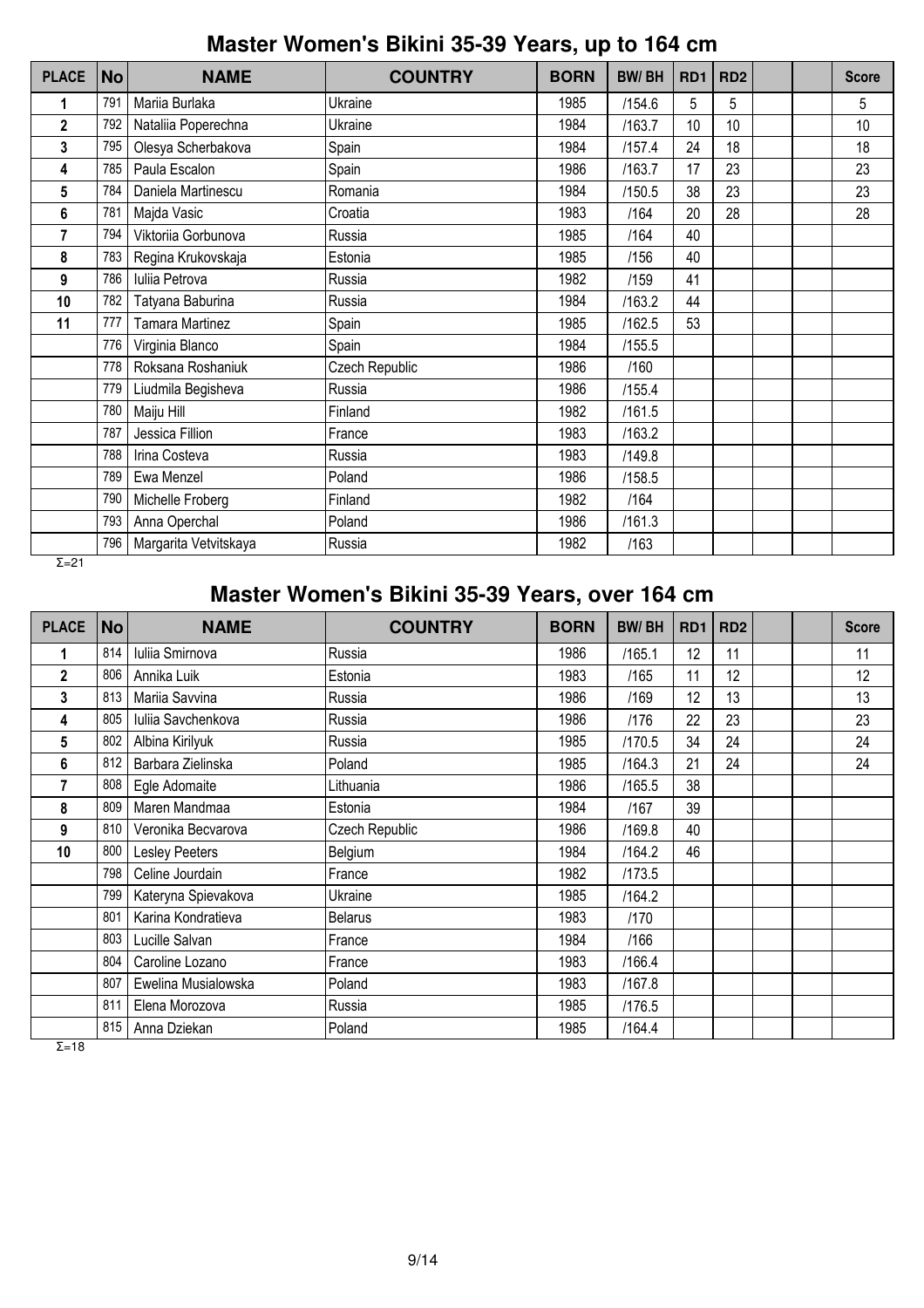## **Master Women's Bikini 40-44 Years, Open**

| <b>PLACE</b> | <b>No</b> | <b>NAME</b>           | <b>COUNTRY</b> | <b>BORN</b> | <b>BW/BH</b> | RD <sub>1</sub> | RD <sub>2</sub> |  | <b>Score</b> |
|--------------|-----------|-----------------------|----------------|-------------|--------------|-----------------|-----------------|--|--------------|
| 1            | 831       | Daniela Andrei        | Romania        | 1981        | /162         | 10              | 8               |  | 8            |
| $\mathbf{2}$ | 834       | Iuliia Koshkina       | Russia         | 1979        | /167.4       | 8               | 13              |  | 13           |
| 3            | 835       | Natalya Efimova       | Netherlands    | 1981        | /160.2       | 28              | 16              |  | 16           |
| 4            | 833       | Tatiana Chupalova     | Russia         | 1980        | /171.5       | 14              | 18              |  | 18           |
| 5            | 817       | Sylvie Moocova        | Czech Republic | 1978        | /170.3       | 17              | 25              |  | 25           |
| 6            | 832       | Vira Shtanko          | Ukraine        | 1979        | /162.9       | 34              | 27              |  | 27           |
| 7            | 820       | Marina Zvanchuka      | Latvia         | 1979        | /170.3       | 35              |                 |  |              |
| 8            | 825       | Kamila Pardamcova     | Spain          | 1977        | /154.3       | 40              |                 |  |              |
| 9            | 819       | Elayne Ahern          | Ireland        | 1979        | /168.4       | 40              |                 |  |              |
| 10           | 828       | Svetlana Semkina      | Russia         | 1981        | /163         | 43              |                 |  |              |
|              | 818       | Eva Budina            | Czech Republic | 1981        | /175.2       |                 |                 |  |              |
|              | 821       | Danielle Carles       | France         | 1981        | /154.2       |                 |                 |  |              |
|              | 822       | Zhanna Kharisova      | Russia         | 1979        | /169.3       |                 |                 |  |              |
|              | 823       | Jelica Bilobrk        | Croatia        | 1981        | /158         |                 |                 |  |              |
|              | 824       | Marina ludina         | Russia         | 1981        | /161         |                 |                 |  |              |
|              | 826       | Svetlana Shidlovskaya | Russia         | 1979        | /170         |                 |                 |  |              |
|              | 827       | Agne Jackeviciene     | Lithuania      | 1979        | /164.4       |                 |                 |  |              |
|              | 829       | Loren Maurent         | France         | 1981        | /163.6       |                 |                 |  |              |
|              | 830       | Magdalena Barwinska   | Ireland        | 1980        | /159.8       |                 |                 |  |              |
|              | 836       | Paulina Kowalska      | Ireland        | 1980        | /169.5       |                 |                 |  |              |

 $Σ=20$ 

## **Master Women's Bikini 45 Years & over, Open**

| <b>PLACE</b> | <b>No</b> | <b>NAME</b>        | <b>COUNTRY</b> | <b>BORN</b> | <b>BW/BH</b> | RD <sub>1</sub> | RD <sub>2</sub> |  | <b>Score</b> |
|--------------|-----------|--------------------|----------------|-------------|--------------|-----------------|-----------------|--|--------------|
|              | 841       | Alla Petrova       | Spain          | 1973        | /158         | 5               | 5               |  | 5            |
| $\mathbf 2$  | 850       | Francesca Petrella | Italy          | 1974        |              | 16              | 17              |  | 17           |
| 3            | 852       | Renata Psarris     | Slovakia       | 1974        | /172.2       | 19              | 19              |  | 19           |
| 4            | 845       | Silvia Bosnovicova | Slovakia       | 1974        | /165.5       | 17              | 21              |  | 21           |
| 5            | 840       | Elena Sozonova     | Russia         | 1974        | /168         | 16              | 21              |  | 21           |
| 6            | 842       | Marjorie Piccard   | France         | 1974        | /160         | 32              | 23              |  | 23           |
|              | 844       | Alicia Martin      | Spain          | 1970        | /164         | 36              |                 |  |              |
| 8            | 843       | Jelena Smirnova    | Estonia        | 1974        | /169.5       | 38              |                 |  |              |
| 9            | 847       | Katja Luhtalampi   | Finland        | 1972        | /170.6       | 44              |                 |  |              |
| 10           | 848       | Eugenie Falcioni   | France         | 1973        | /157.4       | 55              |                 |  |              |
| 11           | 846       | Sabrina Cheurfi    | France         | 1976        | /158         | 57              |                 |  |              |
| 12           | 851       | Barbara Touchais   | France         | 1969        | /163.5       | 59              |                 |  |              |
| 13           | 839       | Sandra Faurot      | France         | 1973        | /165.5       | 66              |                 |  |              |
| 14           | 849       | Natalia Potapchuk  | Russia         | 1965        | /166.4       | 68              |                 |  |              |
| 15           | 838       | Lena Aubert        | France         | 1969        | /147.7       | 72              |                 |  |              |

 $Σ=15$ 

# **Master Women's Bikini OVERALL**

| <b>PLACE</b> | <b>No</b> | <b>NAME</b>     | <b>COUNTRY</b> | <b>BORN</b> | <b>BW/BH</b> | RD <sub>1</sub> |  | <b>Score</b> |
|--------------|-----------|-----------------|----------------|-------------|--------------|-----------------|--|--------------|
|              | 791       | Mariia Burlaka  | Ukraine        | 1985        | /154.6       |                 |  |              |
|              | 814       | Iuliia Smirnova | lRussia        | 1986        | /165.1       | 44              |  |              |
|              | 831       | Daniela Andrei  | IRomania       | 1981        | /162         | 14              |  | 14           |
|              | 841       | Alla Petrova    | Spain          | 1973        | /158         | 20              |  | 20           |

 $\overline{Σ=4}$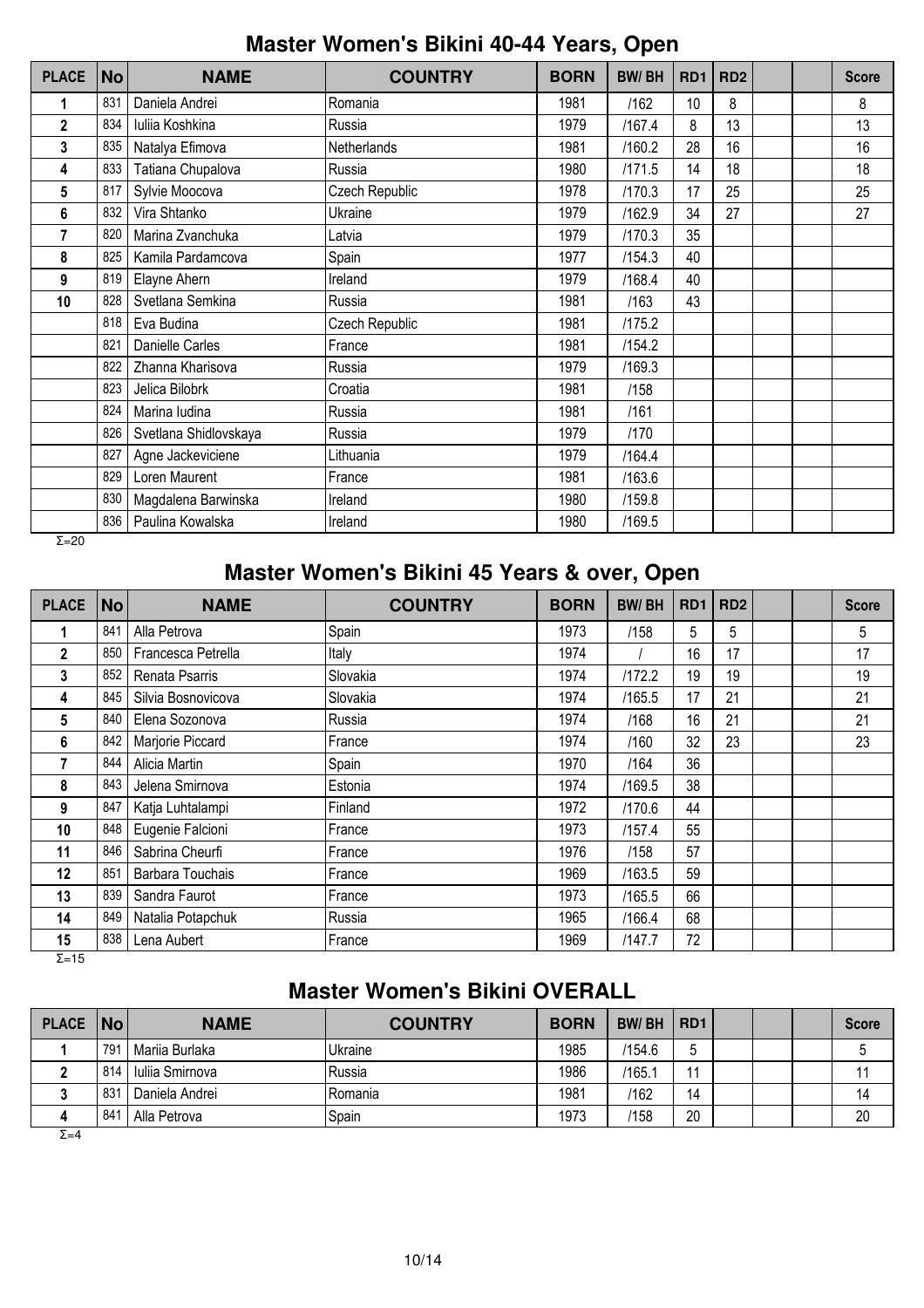## **Master Women's Wellness 35 Years & over, Open**

| <b>PLACE</b> | No | <b>NAME</b>             | <b>COUNTRY</b> | <b>BORN</b> | <b>BW/BH</b> | RD <sub>1</sub> | RD <sub>2</sub> |  | <b>Score</b> |
|--------------|----|-------------------------|----------------|-------------|--------------|-----------------|-----------------|--|--------------|
|              | 28 | Barbara Romero          | Spain          | 1985        | /164.8       | 8               | 6               |  | 6            |
| $\mathbf{2}$ | 32 | Tatiana Eremina         | lRussia        | 1980        | /173         | 9               | 12              |  | 12           |
| 3            | 34 | Sari Uski               | Finland        | 1986        | /161.7       | 15              | 13              |  | 13           |
| 4            | 27 | Nina Glavina            | Croatia        | 1986        | /167         | 18              | 21              |  | 21           |
| 5            | 25 | Tetiana Moskalenko      | Ukraine        | 1982        | /157         | 27              | 25              |  | 25           |
| 6            | 30 | Rebeca Climent          | Spain          | 1975        | /151.5       | 29              | 28              |  | 28           |
|              | 31 | Mirela Martinovic       | Croatia        | 1983        | /174.4       | 35              |                 |  |              |
| 8            | 26 | Claudia Fernandez       | Spain          | 1986        | /152.6       | 40              |                 |  |              |
| 9            | 29 | Katarzyna Jankowiak     | Poland         | 1985        | /161         | 46              |                 |  |              |
| 10           | 24 | Sarah-May Cohen         | l France       | 1979        | /155         | 49              |                 |  |              |
| 11<br>$-11$  | 33 | Isabelle Abassi-Sitting | <b>IFrance</b> | 1974        | /157.5       | 52              |                 |  |              |

Σ=11

# **Master Women's Physique 35 Years & over, Open**

| <b>PLACE</b> | $\overline{\mathsf{No}}$ | <b>NAME</b>          | <b>COUNTRY</b> | <b>BORN</b> | <b>BW/BH</b> | RD1 | RD2x <br>$\overline{2}$ | RD <sub>3</sub> | <b>Score</b> |
|--------------|--------------------------|----------------------|----------------|-------------|--------------|-----|-------------------------|-----------------|--------------|
|              | 421                      | Alla Matsehora       | Ukraine        | 1982        | /166         | 8   | 14                      | 11              | 25           |
|              | 408                      | Aline Beck           | Switzerland    | 1986        | /162.2       | 9   | 20                      | 10              | 30           |
| 3            | 405                      | Alina Cepurniene     | Lithuania      | 1969        |              | 15  | 26                      | 15              | 41           |
| 4            | 403                      | Ulrika Thunberg      | Sweden         | 1975        | /163.7       | 20  | 42                      | 25              | 67           |
| 5            | 407                      | Elena Lazareva       | Russia         | 1968        | /159         | 26  | 56                      | 17              | 73           |
| 6            | 402                      | Lioudmila Mikhnevich | Belarus        | 1977        | /157.4       | 31  | 54                      | 27              | 81           |
|              | 406                      | Semiren Dag          | Sweden         | 1972        | /153.5       | 33  |                         |                 |              |
| 8            | 404                      | Simoneta Sipkovska   | Slovakia       | 1978        |              | 37  |                         |                 |              |
| $\Sigma = 8$ |                          |                      |                |             |              |     |                         |                 |              |

# **Master Women's Bodyfitness 35-39 Years, Open**

| <b>PLACE</b>    | <b>No</b> | <b>NAME</b>             | <b>COUNTRY</b> | <b>BORN</b> | <b>BW/BH</b> | RD <sub>1</sub> | RD <sub>2</sub> |  | <b>Score</b> |
|-----------------|-----------|-------------------------|----------------|-------------|--------------|-----------------|-----------------|--|--------------|
| 1               | 419       | Tatiana Mandolina       | Russia         | 1986        | /161.8       | 6               | 5               |  | 5            |
| $\overline{2}$  | 415       | Kateryna Ishchenko      | Ukraine        | 1986        | /166         | 10              | 11              |  | 11           |
| 3               | 427       | Olena Zinchenko         | Ukraine        | 1985        | /156.6       | 17              | 16              |  | 16           |
| 4               | 423       | Izabela Jablonski       | Germany        | 1986        | /155.5       | 18              | 17              |  | 17           |
| $5\phantom{.0}$ | 420       | Ekaterina Sakhautdinova | Russia         | 1983        | /162         | 24              | 25              |  | 25           |
| 6               | 410       | Ekaterina Kubyshkina    | Russia         | 1982        | /158         | 33              | 29              |  | 29           |
| 7               | 428       | Elena Panina            | Russia         | 1983        | /173.9       | 35              |                 |  |              |
| 8               | 426       | Olga Shestoperova       | Russia         | 1982        | /171.5       | 38              |                 |  |              |
| 9               | 417       | Cindy Lienard           | France         | 1984        | /163         | 43              |                 |  |              |
| 10              | 429       | Marta Almendros         | Spain          | 1985        | /166.5       | 51              |                 |  |              |
| 11              | 425       | Anna Bashkova           | Russia         | 1983        | /167.8       | 62              |                 |  |              |
| 12              | 412       | Tatiana Rey             | Spain          | 1983        | /160.5       | 63              |                 |  |              |
| 13              | 413       | Maryline Pieuchot       | France         | 1985        | /157.5       | 63              |                 |  |              |
| 14              | 418       | Martina Namespetrova    | Slovakia       | 1984        | /162         | 67              |                 |  |              |
| 15              | 424       | Ellen Breemans          | Netherlands    | 1983        | /172.3       | 67              |                 |  |              |
|                 | 411       | Natalya Neustroeva      | Russia         | 1984        | /160         |                 |                 |  |              |
|                 | 414       | Daria Kalacheva         | Russia         | 1984        | /167.5       |                 |                 |  |              |
|                 | 416       | Marina Kecman           | Croatia        | 1984        | /166         |                 |                 |  |              |
|                 | 422       | Samantha Mifsud         | Malta          | 1985        | /161         |                 |                 |  |              |
|                 | 430       | Yasmina Goualch         | France         | 1982        | /163.8       |                 |                 |  |              |

 $\overline{Σ=20}$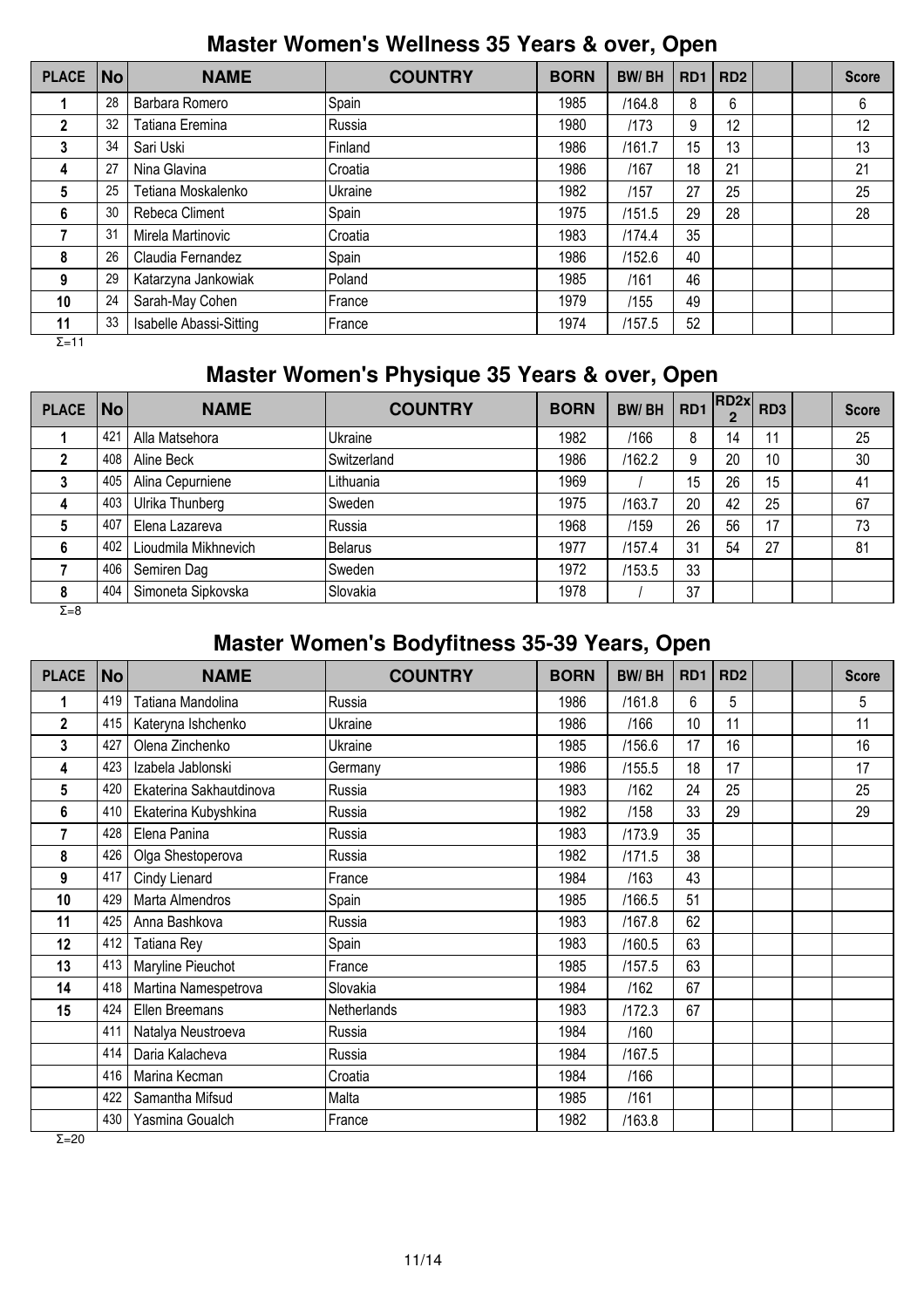### **Master Women's Bodyfitness 40-44 Years, Open**

| <b>PLACE</b>  | <b>No</b> | <b>NAME</b>              | <b>COUNTRY</b> | <b>BORN</b> | <b>BW/BH</b> | RD <sub>1</sub> | RD <sub>2</sub> |  | <b>Score</b> |
|---------------|-----------|--------------------------|----------------|-------------|--------------|-----------------|-----------------|--|--------------|
|               | 436       | Anastasiya Voskresenska  | Ukraine        | 1980        | /173.8       | 15              | 10              |  | 10           |
| $\mathbf{2}$  | 443       | Elena Kuzkina            | Russia         | 1980        | /154         | 8               | 10              |  | 10           |
| 3             | 437       | Svitlana Hordiienko      | Ukraine        | 1980        | /155         | 9               | 10              |  | 10           |
| 4             | 442       | Niina Nyberg             | Finland        | 1977        | /161.5       | 20              | 24              |  | 24           |
| 5             | 439       | Veronika Vojtiskova      | Czech Republic | 1980        | /151.5       | 25              | 24              |  | 24           |
| 6             | 438       | Marianna Palovicova      | Slovakia       | 1978        | /168.5       | 33              | 28              |  | 28           |
|               | 433       | Therese Torin            | Sweden         | 1980        | /167         | 36              |                 |  |              |
| 8             | 432       | Iuliana Giurgiu          | Romania        | 1981        | /162.5       | 39              |                 |  |              |
| 9             | 434       | Julia Danielewska-Cugier | Poland         | 1981        | /164.9       | 40              |                 |  |              |
| 10            | 435       | Laura Maslauskiene       | Lithuania      | 1979        | /172.9       | 52              |                 |  |              |
| 11            | 441       | Marina Kassinopoullou    | Cyprus         | 1977        | /177         | 53              |                 |  |              |
| 12            | 440       | Elodie Rakotondrainibe   | France         | 1980        | /164.5       | 60              |                 |  |              |
| $\Sigma = 12$ |           |                          |                |             |              |                 |                 |  |              |

## **Master Women's Bodyfitness 45 Years & over, Open**

| <b>PLACE</b>  | No  | <b>NAME</b>               | <b>COUNTRY</b> | <b>BORN</b> | <b>BW/BH</b> | RD <sub>1</sub> | RD <sub>2</sub> |  | <b>Score</b> |
|---------------|-----|---------------------------|----------------|-------------|--------------|-----------------|-----------------|--|--------------|
|               | 454 | Nataliia Filippova        | Russia         | 1975        | /166.5       | 6               | 8               |  | 8            |
| $\mathbf{2}$  | 451 | Mayya Svetitskaya         | France         | 1973        | /168         | 16              | 13              |  | 13           |
| 3             | 458 | Tiina Niinimaki           | Finland        | 1966        | /151.5       | 16              | 17              |  | 17           |
| 4             | 449 | Galina Gladysheva         | Russia         | 1972        | /166         | 16              | 19              |  | 19           |
| 5             | 452 | Olga Kramarenko           | Russia         | 1975        | /159.8       | 21              | 21              |  | 21           |
| 6             | 448 | Methe Ehmsen              | Denmark        | 1970        | /168.3       | 31              | 29              |  | 29           |
|               | 453 | Ann De Meulenaere         | Belgium        | 1974        | /166.3       | 38              |                 |  |              |
| 8             | 456 | Rezan Persson             | Sweden         | 1965        | /153.3       | 40              |                 |  |              |
| 9             | 450 | Kirsi Timonen             | Finland        | 1975        | /156.6       | 40              |                 |  |              |
| 10            | 447 | Maria Del Rosario Guillen | Spain          | 1969        | /158.5       | 48              |                 |  |              |
| 11            | 446 | Tiina Leppänen            | Finland        | 1966        | /165         | 56              |                 |  |              |
| 12            | 445 | Rasa Svabauskiene         | Lithuania      | 1970        | /161.5       | 62              |                 |  |              |
| 13            | 455 | Christine Rabemananjara   | France         | 1967        | /159.5       | 63              |                 |  |              |
| 14            | 457 | Belinda Lory              | France         | 1973        | /160.8       | 69              |                 |  |              |
| $\Sigma = 14$ |     |                           |                |             |              |                 |                 |  |              |

### **Master Women's Bodyfitness OVERALL**

| PLACE   No |     | <b>NAME</b>             | <b>COUNTRY</b> | <b>BORN</b> | <b>BW/BH</b> | R <sub>D</sub> 1 |  | <b>Score</b> |
|------------|-----|-------------------------|----------------|-------------|--------------|------------------|--|--------------|
|            | 419 | Tatiana Mandolina       | Russia         | 1986        | /161.8       | $\sim$           |  |              |
|            | 436 | Anastasiya Voskresenska | Ukraine        | 1980        | 173.8        | $\overline{A}$   |  |              |
|            | 454 | Nataliia Filippova      | Russia         | 1975        | /166.5       | 14               |  | 14           |

 $Σ=3$ 

# **Master Men's Classic Physique 40-49 Years, Open**

| PLACE   No |     | <b>NAME</b>          | <b>COUNTRY</b> | <b>BORN</b> | <b>BW/BH</b> | $R$ D <sub>1x</sub> $R$ D <sub>2</sub><br>ŋ |    |  | <b>Score</b> |
|------------|-----|----------------------|----------------|-------------|--------------|---------------------------------------------|----|--|--------------|
|            | 765 | <b>Boris Palovic</b> | Slovakia       | 1978        | 183.4/179.6  | 10                                          | 5  |  | 15           |
|            | 766 | Przemyslaw Majewski  | Poland         | 1979        | 93.5/182     | 24                                          | 12 |  | 36           |
|            | 769 | Valerii lushkevich   | Russia         | 1981        | 88.4/177.8   | 26                                          | 14 |  | 40           |
|            | 767 | Miroslav Skadra      | Slovakia       | 1977        | 66.3/163.2   | 40                                          | 18 |  | 58           |
|            | 764 | Mindaugas Mikolaitis | Ireland        | 1981        | 94/181       | 50                                          | 25 |  | 75           |
|            | 768 | Morgan Coullet       | France         | 1979        | 77.1/172.5   | 60                                          | 29 |  | 89           |

 $\overline{Σ=6}$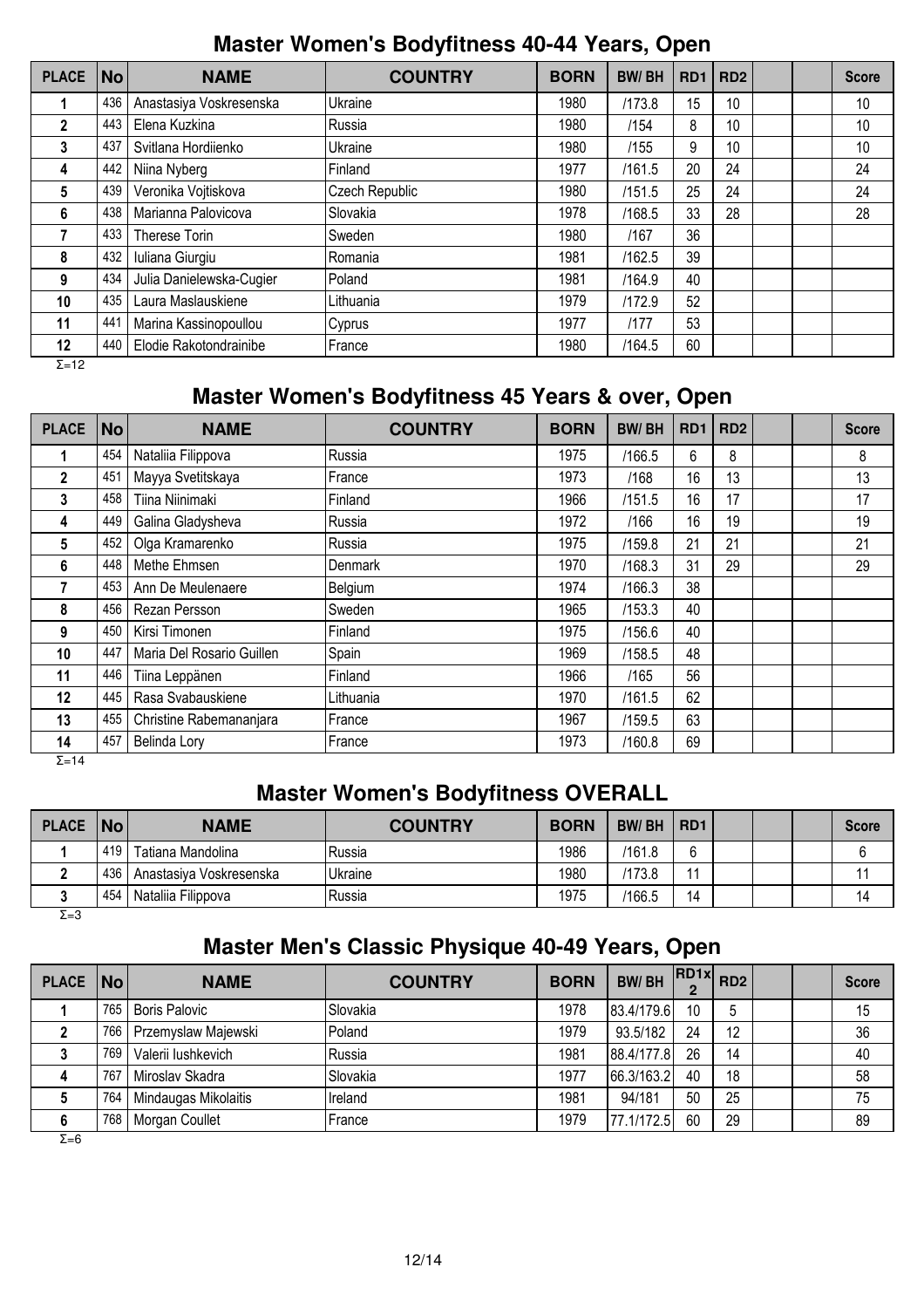## **Master Men's Classic Physique 50 Years & over Open**

| PLACE No |                 | <b>NAME</b>       | <b>COUNTRY</b>     | <b>BORN</b> | <b>BW/BH</b> | $R$ $R$ $D$ $1 \times R$ $D$ $2 \times R$ |                |  | <b>Score</b> |
|----------|-----------------|-------------------|--------------------|-------------|--------------|-------------------------------------------|----------------|--|--------------|
|          | 77 <sup>1</sup> | Bogdan Nowakowski | Poland             | 1970        | 80/173       | 10                                        |                |  | 15           |
|          | 773 I           | Xavier Bernardez  | <b>Switzerland</b> | 1969        | 88/179.4     | 22                                        | 14             |  | 36           |
|          | 774             | Emil Kopsík       | Slovakia           | 1965        | 78/174.5     | 26                                        | 1 <sub>1</sub> |  | 37           |
|          | 772             | Louis Milane      | France             | 1964        | 74.1/171     | 40                                        | 20             |  | 60           |

 $Σ=4$ 

# **Master Men's Classic Physique OVERALL**

| <b>PLACE</b> | <b>No</b> | <b>NAME</b>          | <b>COUNTRY</b> | <b>BORN</b> | <b>BW/BH</b> | RD <sub>1</sub> |  | <b>Score</b>          |
|--------------|-----------|----------------------|----------------|-------------|--------------|-----------------|--|-----------------------|
|              | 765       | <b>Boris Palovic</b> | Slovakia       | 1978        | 83.4/179.6   |                 |  |                       |
|              | 77        | Bogdan Nowakowski    | Poland         | 1970        | 80/173       | 10              |  | $\overline{A}$<br>. U |
| $\Sigma = 2$ |           |                      |                |             |              |                 |  |                       |

# **TEAM CLASSIFICATION**

**Selected criteria:** Sex: -, Age: juniors

| <b>PLACE</b>   | <b>COUNTRY</b>        | <b>Score</b> |
|----------------|-----------------------|--------------|
| 1              | Slovakia              | 118          |
| $\overline{c}$ | Poland                | 73           |
| 3              | Russia                | 69           |
| 4              | Ukraine               | 67           |
| 5              | <b>Czech Republic</b> | 56           |
| 6              | Romania               | 52           |
| $\overline{7}$ | France                | 46           |
| 8              | Finland               | 45           |
| 9              | Spain                 | 42           |
| 10             | Hungary               | 39           |
| 11             | Estonia               | 29           |
| 12             | Lithuania             | 22           |
| 13             | Italy                 | 14           |
| 14             | Latvia                | 13           |
| 15             | Germany               | 12           |
| 15             | Ireland               | 12           |
| 17             | Malta                 | 9            |
| 17             | Portugal              | 9            |
| 17             | Sweden                | 9            |
| 20             | Netherlands           | 8            |
| 21             | Belgium               | 4            |